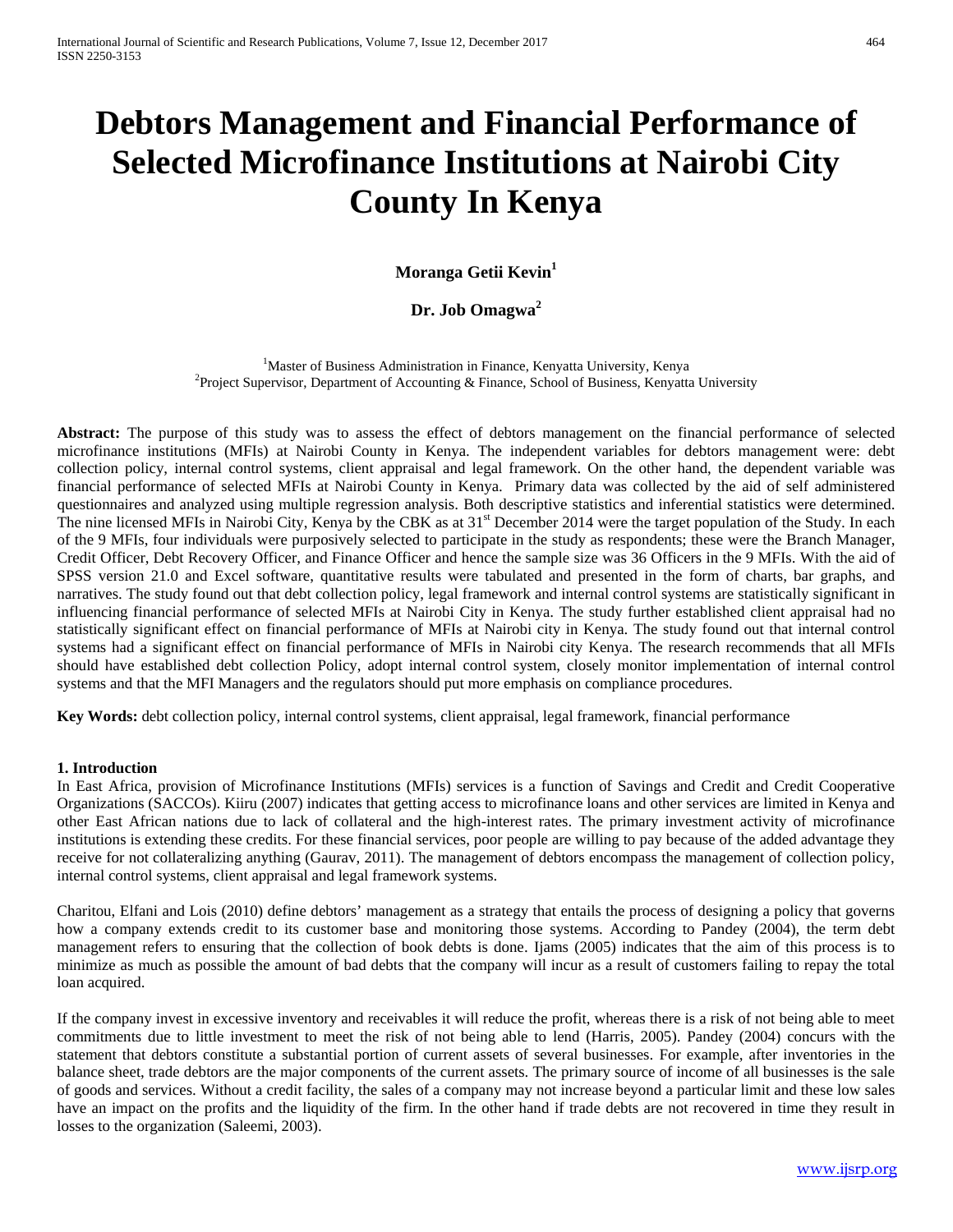Stoner (2003) defines financial performance as the ability to survive, grow, operate efficiently, profitably, survive, and react to the threats of the environment and opportunities. Return on sales, return on assets, return on investment, return on equity, sales growth and return on capital employed forms part of financial measures of a firms' performance. Brennan and Soloman (2008) argue that the objective performance measures include indicators such as revenue growth, return on capital employed and profit growth. Many firms' weak performances are as a result of poorly performing assets. These findings are reflected in the company's return on investment, return on assets, on performing loans and value added. Today, microfinance institutions are seeking financial sustainability.

Recently, performance measurement in MFIs has undergone tremendous changes from both external and internal point of views. These factors include: business environment, changes in technology, the involvement of commercial banks in MFIs and increased competition resulted in a shift in performance measurement trend MFIs with most of the stakeholder requiring improvement in financial performance measures and also a balance between financial and non-financial measures (Hermes et al., 2011). Zeller & Meyer, (2002) states that MFIs performance can be viewed as a triangle comprising outreach to the poor, poverty impact and financial sustainability. MFIs financial performance measurements involve four core areas, outreach to poor, sustainability, repayment rates and efficiency (Rosenberg, 2002). Empirical evidence on the performance of microfinance institutions has reported different results across different MFIs.

Dinos et al. (2010) indicate that the microfinance institutions are popular among millions of Kenyans who rely on basic needs such as clothing, shelter, food, medical expenses and school fees. They exist as viable and credible alternatives to formal banking institutions that to a large extent are beyond the reach of ordinary Kenyans. The MFIs provide the financial support based on their stable structure. The MFIs are one of the major contributors to the national economy since they have mobilized funds over kshs.150 billion. The Micro-Finance Act 2008 requires that loans policy and procedures manual specify the criteria and procedures applicable to the evaluation, processing, approval process, documentation and release of credit facilities in writing by every individual licensed MFIs. Schreiner (2003) posits that disbursement of loans must be according to the established credit policy and procedures.Hence, despite the significance of MFIs to the Kenyan economy and importance of sound debtors management, it remains unclear as to whether MFI debtors management practices significantly affect financial performance of the institutions.

It is risky for microfinance to lend money without having an efficient debtor recovery systems. Most micro-lending is unsecured hence making credit risk a primary concern for MFIs. The MFIs mainly focus on individuals who due to lack of the ability to provide security or guarantee against the money borrowed cannot secure credit from banks. Most of the banks do not extend credit to these kinds of people due to high-risk of defaulting to repay of interest and in some cases the principal amount itself. Therefore, MFIs are required to craft sound credit management that comprises of identification of existing and potential risks inherent in lending activities (CGAP, 1999).

Sound debtors management is paramount for financial institution's continuous growth of profit while deteriorating credit quality is the primary cause of poor financial performance and condition.When credit standards have relaxed the probability of bad debts increases (Gitman, 1997). Organizations must, therefore, ensure that the Management of accounts receivables is efficient and effective. Delaying collecting cash from debtors has severe financial implications in the form of affecting customer relations and increased bad debts. Profitability is reduced if payment is made late, and failure to pay, then a total loss is incurred. Bearing this in mind, it is simply good business to put debt management at the front end by managing it strategically.

There is empirical evidence that links debtors management to firm performance. Gatuhu (2013) studied the effects of credit management on the financial performance of MFIs in Kenya and found the need to enhance client appraisal, credit risk control, and collection policy. Orua (2009) studied the relationship between capital structure and financial performance of MFIs in Kenya. Njeri (2010) studied the effects of liquidity on the financial performance of deposit taking MFIs in Kenya and found that the performance of MFIs in Kenya highly depends on the level of institutions liquidity. Much of the Empirical evidence has attempted to study Microlending and Micro financing with a primary focus on MFIs regarding poverty alleviation, particularly in Kenya, but still MFIs in Kenya experience high levels of non-Performing loans. If this trend continues viability and sustainability of MFIs will be threatened and their goals will not be achieved.Hence, it is by these gaps that the current study was anchored upon.

The study sought to investigate the effect of debtors' management and financial performance of selected Microfinance Institutions at Nairobi County in Kenya. The specific objectives of this study were: to establish the effect of debt collection policy on financial performance of selected MFIs at Nairobi County in Kenya, to determine the effect of the internal control system on financial performance of selected MFIs at Nairobi County in Kenya, to establish the effect of Client Appraisal on financial performance of selected MFIs at Nairobi County in Kenya and to determine the effect of legal framework on financial performance of Selected MFIs at Nairobi County in Kenya.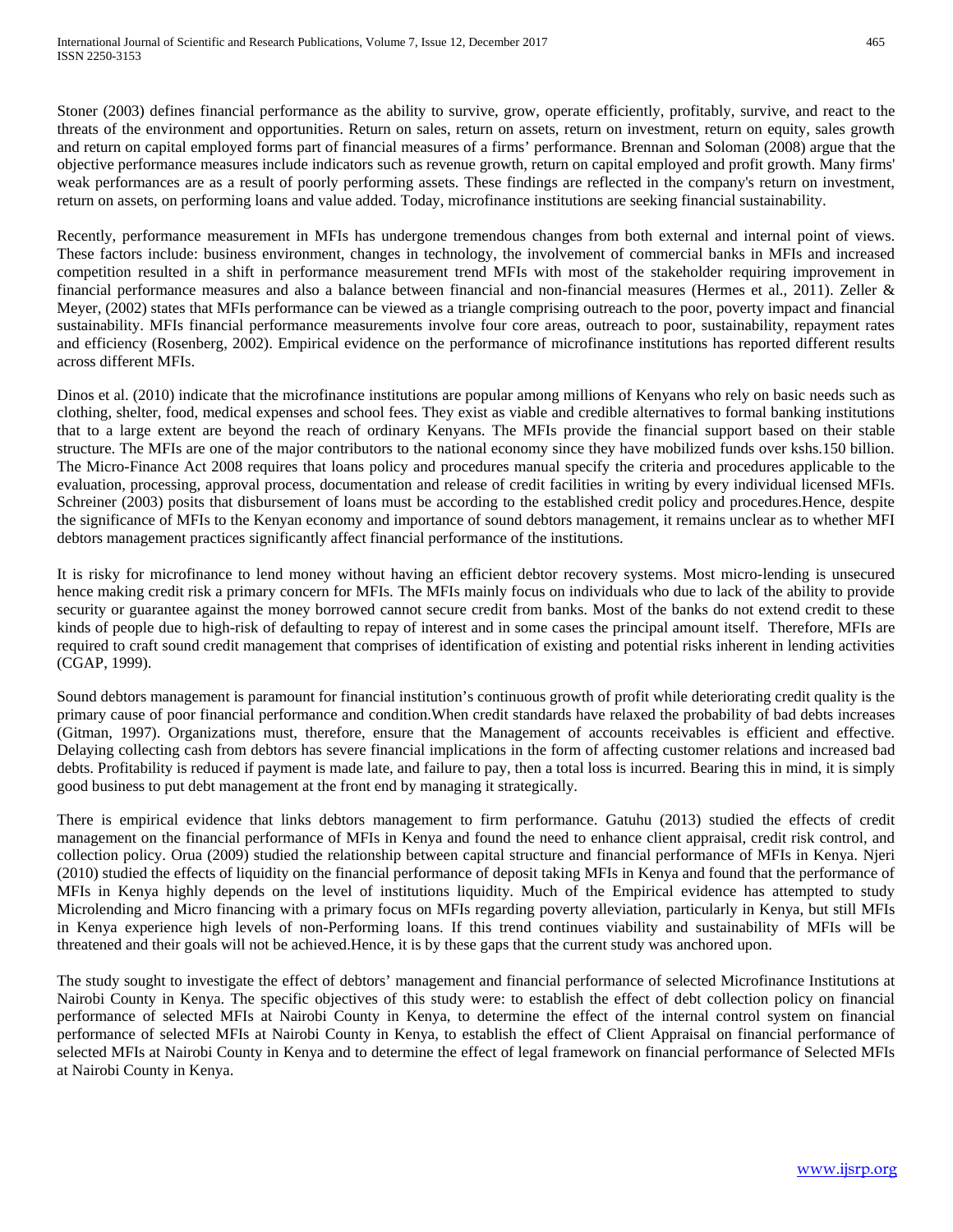# **2. Literature Review**

# **2.1. Theoretical Review**

This is the theoretical anchorage of the study. The section captures relevant theories and models that inform the study.This section will highlight the following theories and models; the Grameen Solidarity group theory, Loanable funds theory and the 5 C's Credit Rating Model.

# **2.1.1. The Grameen Solidarity Group Theory**

The Grameen model was invented in 1976 by Professor Muhammad Yunus, the founder and managing director of Grameen Bank. Since the model proved to be successful today, it's practiced in more than 250 outlets of Grameen Bank in more than 100 countries (Yunus, 1999). This model is based on peer group pressure whereby loans are made to individuals in groups of four to seven. For group members to access subsequent loans is dependent on successful repayment by all team members. It's evident from organizations such as Grameen Bank who use this type of microfinance model that these groups has proved effective in deterring defaults (Armendariz & Morduch, 2005).

A new branch of the MFI is set up in a village with a field officer and some qualified workers, who have already done research on the population there in advance and made their choice according to its potential demand and its need for financial support. These employees of the MFI support then up to 15 to 20 villages in the surrounding and strive to make the local, poor people aware of the microfinance possibilities through word of mouth and personal advisory. The lending process is similar to the solidarity group approach. Groups of five are created. However, in the beginning, only two members of the group receive a loan and are monitored for one month. The credibility of the group will then be based on the repayment performance of the first two individuals (Hazeltine  $\&$ Bull, 2003).

If they are reliable and could pay back their loan, the remaining members qualify for a loan as well, since the group is jointly and severally liable for the single members. Loans go first to two members of the group, then to another two, and then to the fifth group member. Given that loans are being correctly and timely repaid, the cycle of lending continues (Armendariz & Morduch, 2005). This theory puts more emphasis on the group members monitoring one another much more efficiently than the lender hence the risk for such borrowers is thus shifted from the MFI to the borrowers themselves. In theory, this sounds prudent, in practice borrowers may not be able to evaluate the riskiness of each others' projects and the inherent riskiness of their partners effectively.Most MFIs have adopted the Grameen approach.They use the concept of Joint liability to reduce the risk as members have knowledge of the individual character and can screen potential borrowers.

#### **2.1.2. The Loanable Funds Theory**

The Loanable Funds theory was formulated in 1934 by British economist Robertson. The theory assumes that interest rates are determined by the supply of Loanable funds and demand for credit. This theory intends to improve upon the classical theory of interest. It recognizes the fact that money can play a fundamental role in the investment and saving processes and thus causes variations in income level. It is a monetary approach to the theory of interest, as distinguished from the theory of classical economists. According to Wensheng (2002), the loanable funds theory synthesizes both the monetary and non-monetary aspects of the problem.

According to this theory, the rate of interest is the price that equates the demand for and supply of loanable funds. At the equilibrium level where demand-supply of Loanable funds, savers and investors are the happiest possible. Ngugi (2001) argued that interest equates the demand for loanable funds with the supply of loanable funds as the price.This theory has implication on Microfinance savers and borrowers according to this theory this two groups should be adequately compensated at equilibrium. One party shoould not feel exploited by Interest rate which is widely spread. The interest rate should be structured in a way every party feel comfortable (Emmanuelle, 2003). Therefore, this theory comes in handy to provide knowledge on the pricing of Loanable funds, by unearthing the determinants of pricing of Loanable funds which have a direct implication on debtors' management.

# **2.1.3 The 5 C's Model**

Pandey (1993) recognizes the 5 Cs as measurement parameters in setting credit standards. The lenders use this model to determine the creditworthiness of potential debtors. The model is based on the information declared by the applicant to the bank. The 5 C's model emphasizes on the capacity, character, collateral, capital, and conditions of the applicant who requires the financial assistance. 5 C's is an approach for evaluation of creditworthiness using the 5C's of credit summarized by Peavler (2013) as follows: capacity refers to borrower's ability to meet the loan payments of interest and principal.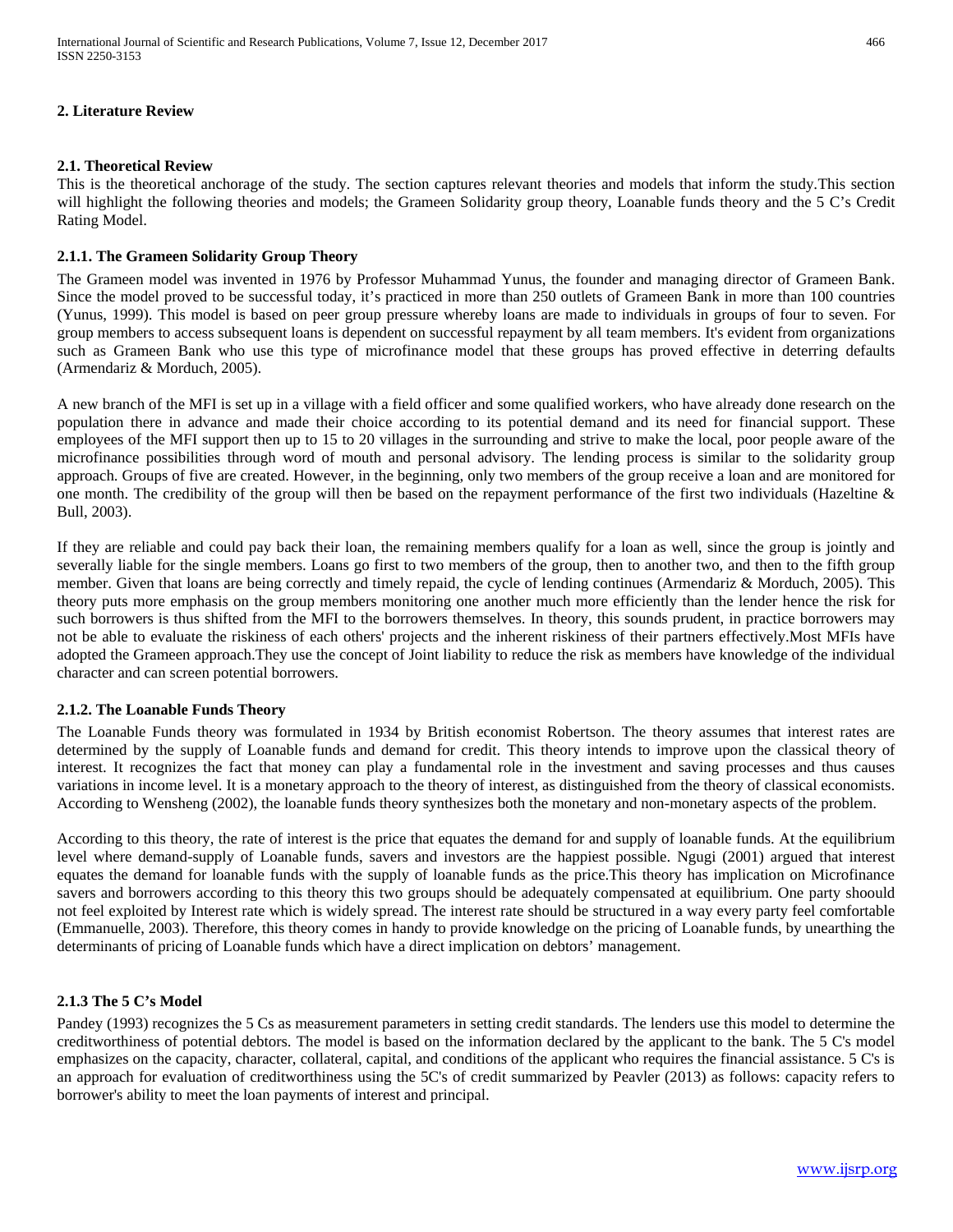According to Pandey (1995), the credit manager attempts to ascertain the applicant's willingness to pay and settle his or her obligation. In making an analysis of the client's character, the company should consider some of the aspects of the clients. These aspects include bank references, marital status, attachment to government agencies, the level of education contact Operation stability and historical background. Collateral is referred to as a form of security for the lender. Majorly banks usually require collateral as a type of insurance in case the borrower cannot repay the loan. They refer to items like land, houses, commercial and residential estates or any other property of value offered as the security of the value of the loan extended to the borrower (Kakuru, 2001). The collateral should be safe, easily marketed and that its value should be able to cover up the debt when sold in case the borrower defaults to pay (Van Horne, 1995).

Capital is the money invested in the business and is an indicator of how much is at risk should be the company fail. It is ascertained by the analysis of the financial statements with particular emphasis on the risks and the debt-equity ratios and also evaluating the customer firm working capital positions (Floucks, 2001). The financial manager can also assess the statement of financial position to ascertain how much the owner has invested in the business as his personal stake.Conditions refer to the economic and political situation in the country. According to Kakuru (2001), this includes the assessment of prevailing economic and other factors like social-political which may affect the customer's ability to pay. Due to the high cost which reduces their profits that may affect their payments (Pandy, 2001).

According to Pandey (1995), one should evaluate the customer's financial position by analyzing ratios and trends in cash and working capital positions. The attributes to consider are how much the owner of the business has put in the business as this determines the stake of the person in the business. Pandey (2008) contends that, in some situations, the applicant may be required to offer securities before credit is advanced. The character refers to the obligation that a borrower feels to repay the loan.The concept seeks to evaluate the key criteria of repayment ability, by analyzing the financial health of the borrower, the stream of cash flows and other qualitative factors and the character of financial discipline (Pride et al., 2008). The 5 C's model is relevant in this study as MFIs use this model to determine the creditworthiness of potential debtors.

The theory informs the study in that the CBK regulated Microfinance institutions will consider the cash flow from the business, the repayment timings, and the successful repayment of the loan. The success of MFIs mostly depends on the effectiveness of their debtor's management systems since they generate most of their income from savings, interest earned and on loans extended to members. The MFIs will use the 5Cs model of credit to evaluate a customer as a potential borrower. The 5Cs will help the MFIs to increase loan performance, as they get to know their customers better.

# **2.2 Empirical Review**

The section reviews several studies on the study variables with an objective of documenting research gaps. These include local and foreign studies.

# **2.2.1 Debit Collection Policy**

Kariuki (2010) found that for an organization to ensure that credit management is done various policies should be put in place, one of these policies is a collection policy that is needed since all customers do not pay the firms bills in time. Some clients take long to make payments while some do not pay at all. The aim of collection effort should be to accelerate collections from slow payers and reducing bad debt losses.

Ayodele, Thomas, Raphael and Ajayi (2014) carried out a study on the impact of credit policy on the performance of Nigerian Commercial Banks using Zenith Bank as a case study. Primary data was collected through questionnaires served on sixty (60) respondents of the bank. The findings from the study showed that the incidence of bad debts would be minimized if a sound credit policy is put in place.

Byusa and Nkusi (2012) studied effects of credit policy on bank performance in selected Rwandan Commercial banks. The study sought to determine the effects of credit policy on bank performance using data on selected Commercial Banks. The results obtained indicated that the Rwanda's commercial banks increased their accounts, increased customer base, and improved their financial indices, thereby maximizing their profits.Usually, banks have unusually high and increasing average interest rate spreads and interest rate margins showing both highly poor competition and inefficiency.

#### **2.2.2 Internal control system and Financial Performance**

Wainaina (2011) examined the internal control function. He established that, other than the prevention and detection of fraud; internal controls should portray the overall strength of the accounting environment in an organization as well as the accuracy of its financial and operational records. There is also need to decide the form of contract with your customer. Thirdly to assess each client's creditworthiness this depends on your personal experience and available source of information for its customers. Fourthly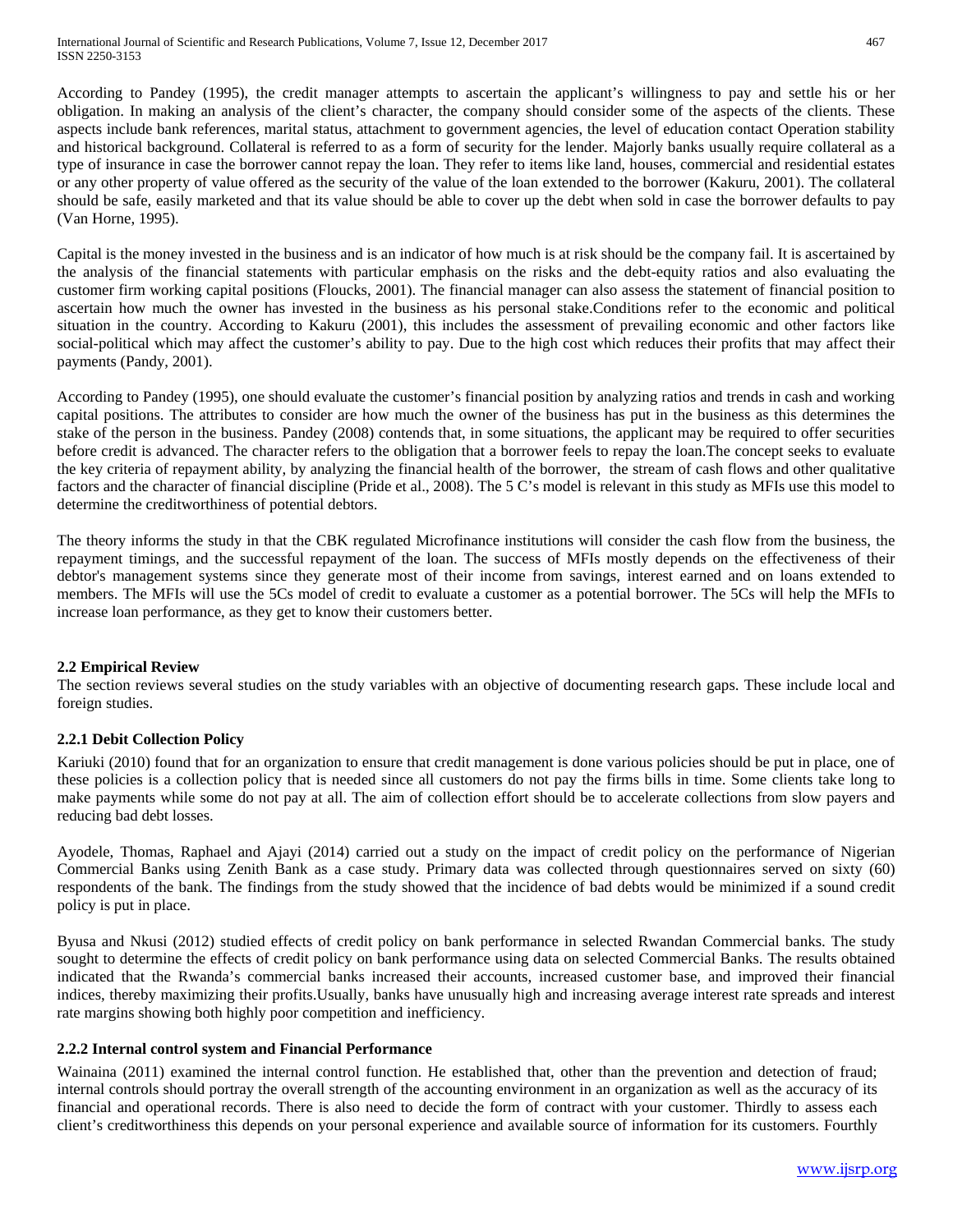establish practical credit terms after determining your customer standing credit. Finally, you must collect; this requires tactic and judgment.

Ali (2013) studied the relationship between internal control and organizational financial performance of people's bank Zanzibar Ltd. The objectives of this study entail; to establish the effectiveness of internal controls used in PBZ, to examine the level of performance in PBZ and to set up a relationship between internal control and financial performance in PBZ. The study found that the internal controls used in PBZ were efficient and satisfactory; the organizational level of performance was considered to be adequate, and there was a significant positive relationship existing between the internal control systems and organizational financial performance to some extent. The study recommended that; PBZ management should design more efficient internal control systems in all aspects.

#### **2.2.3 Client Appraisal and Financial performance MFIs**

Kiplimo and Kalio (2014) Study had sought to find out the Influence of Credit Risk Management Practices on Loan Performance of Microfinance Institutions in Baringo County. The objective of the study was to determine the client appraisal on loan performance of microfinance institutions in Baringo County. The descriptive research design methodology was employed based on a survey of Microfinance institutions in Baringo County. Since all branch managers and credit officers, were directly targeted in the study Census sampling technique was appropriate. Inferential and descriptive statistics was used in data analysis. The study findings indicated that there was a strong relationship between client appraisals and loan performance in Microfinance institutions. The study showed that an increase in client appraisal led to a rise in the performance of loans in MFIs in Baringo County.

The researchers used only one objective to conclude that credit risk management practices significantly influence loan performance of MFIs in Baringo County ignoring other factors that are likely to have influence on loan performance of MFIs in Baringo county. However, this study will help the research to determine the significance of client appraisal on financial performance of MFIs in Nairobi County.

#### **2.2.4 Legal Framework and Financial performance**

Latifee (2006) indicated that while collection procedures may vary from one company to another, they should all be compliant with existing laws. The set Acts must also be adhered to by third party collection agencies, not only in details of collection procedure but also the manner in which the selection takes place. A collection procedure is defined as a comprehensive statement of steps to be taken regarding when and how the past-due amounts of debt are to be collected. Each company has its collection procedure, with information such as grace periods, due dates, date of repossession, penalties, date of turnover of delinquent account to a collection agency. For any loan arrangement, the collection procedure should be clearly spelled out as part of the loan terms. It's essential for borrowers to be aware of the details of the collection process to avoid penalties, and in the case of secured loans or collateral, repossession of the collateral.

Robin and Mitten (2000) studied the legal frameworks and performance standards for Microfinance. This study was commissioned jointly by PRET/DAI and the KNFP to compare how various countries are approaching issues about the legal-regulatory framework for microfinance. The study found out that it is also critical to recognize the differences between financial regulation and financial supervision considering legal-regulatory framework reforms. Financial regulation is defined as the body of rules, laws, and compliance procedures that determine the entry, operations, and exit of various actors within the financial system.

# **2.3 Summary of Literature Review and Research Gap**

From the review of Literature, debtors management plays a critical role in improving financial performance in commercial banking institutions.Most studies have been inclining to focus on determining the effects of credit management on financial performance of MFIs, rather than the provision of good debtors management framework.

Review of local studies had focussed on determining the effect of credit management on the financial performance of MFIs in Kenya and the relationship between capital structure, and financial performance of MFIs in Kenya.It's, therefore, evident that the studies assessing the effects of debtors management on financial performance of licensed MFIs in Nairobi, Kenya remain elusive.There is, therefore, a gap in the empirical evidence available.The purpose of this study seeks to bridge the gap.

#### **3. Research Methodology**

The research design is defined as a conceptual structure within which to conduct research (Kothari,2004). It contains the outline for data collection, measurement and analysis the research design focuses on turning research objectives and questions into a research project and considers research choices, strategies and time horizons (Saunders, Lewis & Adrian, 2009). The study adopted a descriptive design. The study used descriptive research design to obtain information concerning the current status of the phenomena to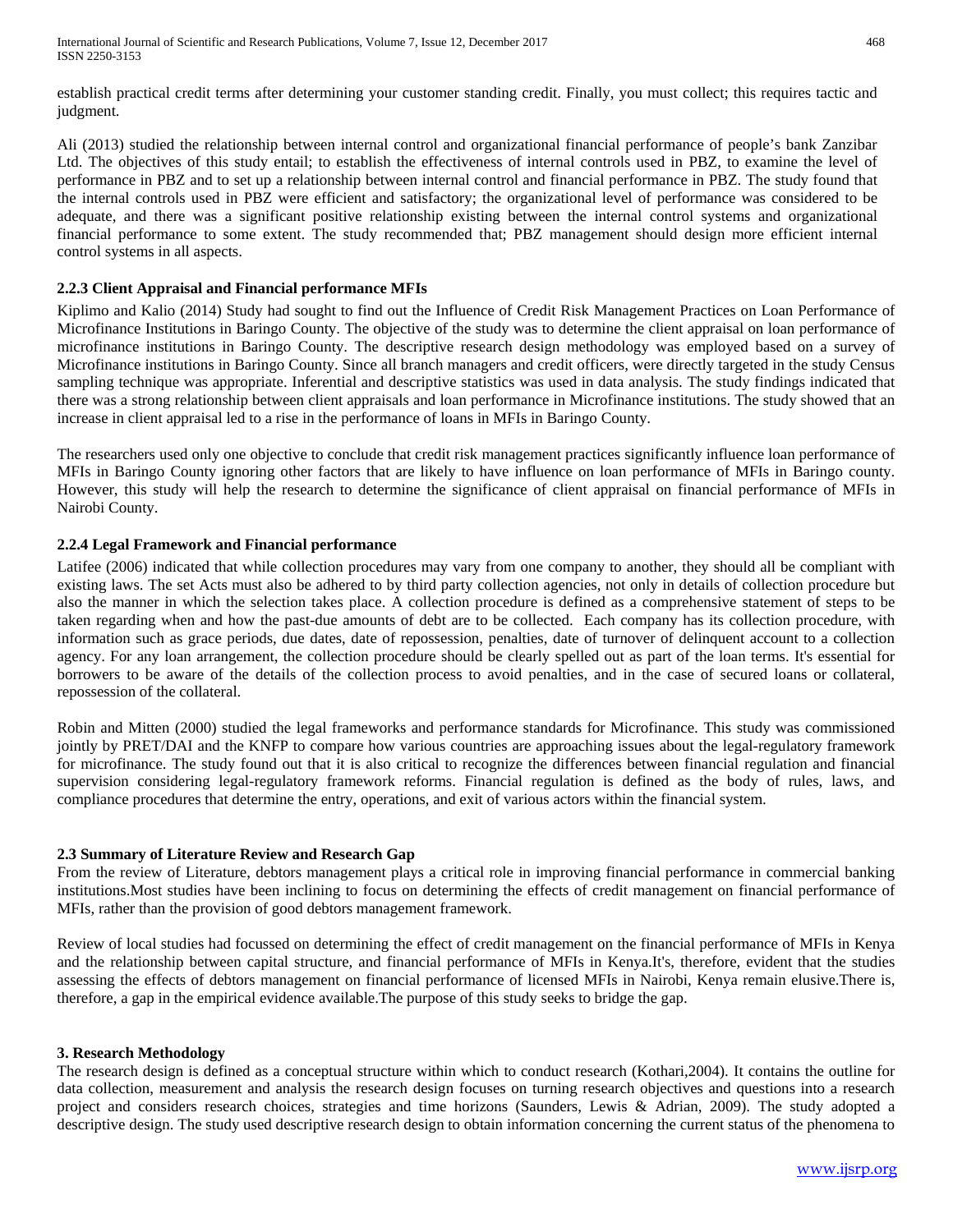describe "what exists" on variables in a situation. This descriptive design was appropriate because it enabled the study to do a descriptive analysis of the relationship between debtors management and its effect on financial performance of deposit taking MFIs licensed by Central Bank of Kenya as at  $31<sup>st</sup>$  December 2014 as per CBK website.

Mugenda and Mugenda (2003) defined population as an entire group of people, events or things of interest that the researcher wishes to investigate. The target population is the number of elements that a study is interested in building statistical inferences (Mugenda  $\&$ Mugenda,2003). Hence, the target population of the study consisted of 36 respondents from selected 9 MFIs in Nairobi City, Kenya that was licensed by CBK as at  $31<sup>st</sup>$  December 2014. The Branch Managers and Credit Officers, Debt recovery officer and Finance officer in MFIs in Nairobi City were targeted for the study.

The sample size describes the list of all population units from which the sample will be selected (Cooper & Schindler, 2003). The study focussed on all the nine licensed MFIs in Nairobi city center by CBK as at  $31<sup>st</sup>$  December 2014. In each MFI, four individuals were purposely selected to participate in the study as respondents, that included the Branch Manager, Credit Officer, Debt Recovery officer and finance officer. This yielded a sample size of 36 respondents as shown in Table 3.1 below. Purposive sampling was used to select respondents. Bernard (2002) defines purposive sampling technique as the deliberate choice of an informant due to the qualities the informant possesses. Non-probability sampling focuses on sampling techniques where the units that are investigated are based on the judgment of the researcher. What needs to be known is determined by the researcher.They also sought to find people who can and are willing to provide the information by knowledge or experience.

| Category               | No. of respondents per<br><b>MFI</b> | No. of MFIs |    |
|------------------------|--------------------------------------|-------------|----|
| <b>Branch managers</b> |                                      | 9           | 9  |
| Credit officers        |                                      | 9           | 9  |
| Debt Recovery Officers |                                      | 9           | 9  |
| Finance Officer        |                                      | 9           | 9  |
| <b>Total</b>           | 4                                    | 9           | 36 |

# **Table 3.1: Sample Size**

The study used questionnaires and secondary data collection sheet to collect data. Primary data was collected using questionnaires. Mellenbergh (2008) defined a questionnaire as a [research](https://en.wikipedia.org/wiki/Research) instrument consisting of a series of [questions](https://en.wikipedia.org/wiki/Question) and other prompts for the purpose of gathering [information](https://en.wikipedia.org/wiki/Information) from respondents.Annual reports and financial statements of the respective MFIs for the period 1st January 2010-  $31<sup>st</sup>$  December 2014 were used as the source for secondary data. The secondary data (from the financial statements) was collected using secondary data collection sheet. The data included the total assets, after-tax profit, written off debt and value of loans outstanding. The researcher administered the questionnaire to each respondent in the study. The questionnaire had Likert-type closed and open and ended questions. The closed-ended questions were used to test the rating of various attributes. Hence, helping in reducing the number of related responses to obtain more varied responses. The essence of open-ended questions is to provide additional information that will not have been captured in the close-ended questions.

Mugenda and Mugenda (2003) indicate that data validity is the degree to which the results obtained from analysis of data represents phenomenon under study. The questionnaire was pre-tested among five respondents within the study area who were excluded from the actual study for the purpose of reducing potential biases. To achieve content validity the researcher sought assistance from experts; supervisor was sought in the development of the questionnaire to ensure it collected relevant data to answer the research questions.

Reliability is the degree of consistency and precision in which the measuring of the instrument demonstrates under same circumstances (Mugenda & Mugenda,2003). Same research respondents using the same instrument should generate the same results under identical conditions (Amin, 2005). Cronbach's alpha coefficient was used to test for reliability of the instrument. Cronbach's alpha establishes the internal consistency or average correlation of items in a survey instrument to gauge its reliability (Dawson, 2009). Nunnly (1978) proposes 0.7 to be an acceptable reliability coefficient.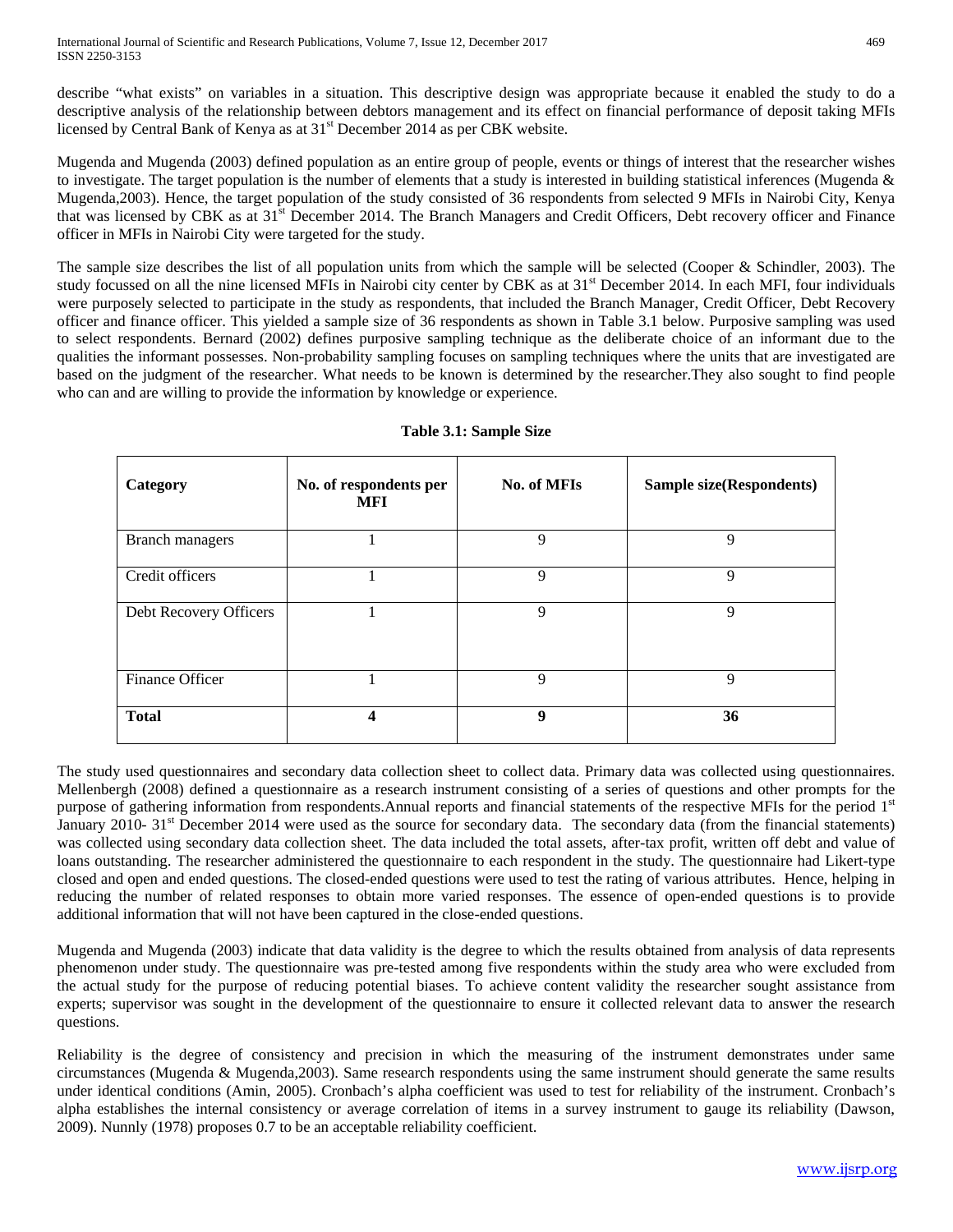On getting approval to conduct the study, the researcher contacted the participants to inform them of the impending study. This was be achieved by visiting the premises. The purpose of this was to inform the respondents the purpose of the study and seek an appointment. On the material day, the research assistant was engaged for data collection purposes. The research assistants were trained on the purpose of the study and administration of the questionnaire. On filling the questionnaires, the 'drop-and-pick-later' technique was adopted.For the purpose of secondary data, the study obtained published financial statements from the MFIs under study. Secondary data collection sheet was be filled with the collected financial statements.

Data analysis refers to the process of ordering, structuring and giving meaning to collected data (Mugenda & Mugenda, 2010). Collected data was edited to ensure accuracy and completeness, and then items were coded and scored. Multiple Regression Analysis (Standard), Descriptive Statistics (means and standard deviations) and inferential statistics were used to analyze data. SPSS software (version 21.0) was adopted to assist in data analysis and presentation. The study used tables and charts to present the findings.The following regression model guided the study:

 $Y_i = \beta_0 + \beta_1 X_1 + \beta_2 X_2 + \beta_3 X_3 + \beta_4 X_4 + \varepsilon$  Whereby;

 $Y_i$  Financial Performance (Net income, Loan book, ROA, and NPL)

 $X_1$  = Debt collection policy

 $X_2$  = Internal control system

 $X_{\overline{3}}$  = Client Appraisal

 $X_4$  = Legal framework

 $\beta_0$  = Intercept

 $\beta_1$  To  $\beta_4$  = Coefficient

 $\epsilon$  = error term

**Note-** Financial performance was measured over a five year period. The average performance was then computed for each of the financial performance indicators considering that the independent variable is cross-sectional in nature.

The study performed several preliminary diagnostic tests in view of multiple regression analysis. This study used Shapiro-Wilk test and quantile-quantile plots (Q-Q plots) to test for normality owing to its usefulness in comparing two samples to see if they arise from the same distribution.In linear regression, this helped to ascertain the normality of the residuals. Homoscedasticity refers to the assumption that the dependent variable exhibits similar amounts of variance across the range of values for an independent variable. The statistical method for evaluating homoscedasticity is the Levene statistic that SPSS computer test for the homogeneity of variances (Hedayat, 2009). Levene's test assesses the statistical assumption that variances of the population from which the different samples are drawn are equal. If the results show p-value the Levene's test is less than a significant level (0.05) the obtained differences in sample variances. If you reject a null hypothesis of equal variances, it is concluded that there is a distinction between the variance of the population (Gibbons, 2007). This study used Levene's test to test for homoskedasticity.

Multicollineality is state of very high inter-correlations or inter-associations among the independent variables. It's, therefore, a type of disturbance in the data. Statistical inferences made about the data may not be reliable if present in the data (Brook,2008).Two collinearity diagnostic factors can help identify multicollinearity namely variance inflation factor (VIF) and Tolerance (Gordon & Frye,2002). Tolerance is defined as a measure of collinearity as reported by most statistical programs such as SPSS. The variable under consideration is termed to be almost a perfect linear combination of the independent variables already in the equation if the tolerance value is small and that it should not be added to the regression equation. The small tolerance value is required for all variables involved in a linear relationship. Hence, a small tolerance value less than 0.1 should be investigated further.If a small tolerance is accompanied by large standard errors and no significant Multicollinearity may be an issue (Neeleman, 2000). According to Gurajarati (2004) to remedy this problem the researcher has to drop one none of the variables that cause this so as to be able to generate significant coefficient or more data can be obtained on the variables so as to produce precise parameter estimates. The study used variance inflation factor (VIF) and Tolerance to test for Multicollinearity.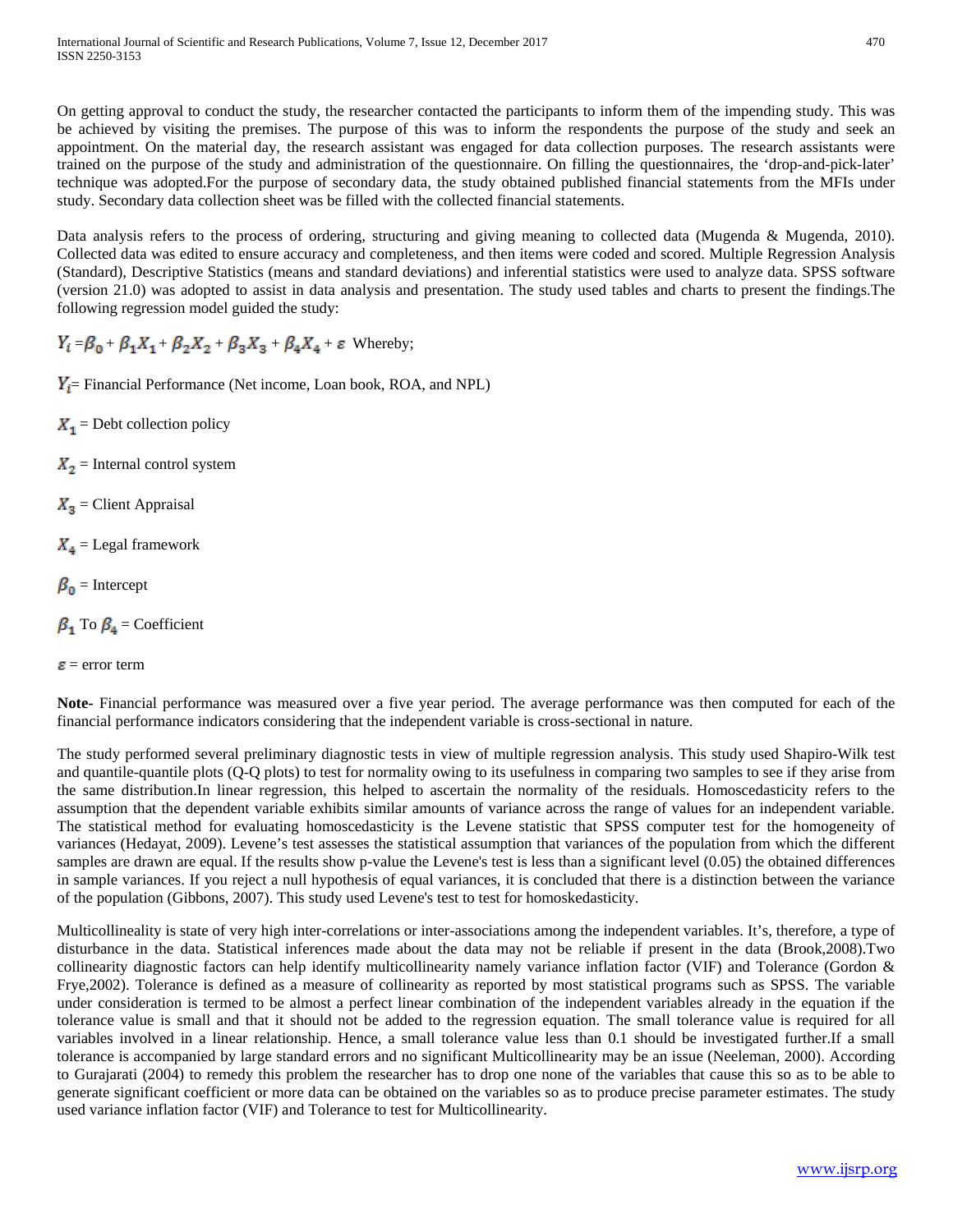International Journal of Scientific and Research Publications, Volume 7, Issue 12, December 2017 471 ISSN 2250-3153

According to Mugenda and Mugenda (2003), ethical considerations are important for any research. Ethical issues taken into account included: the proper conduct of the researcher and confidentiality of the information obtained from the respondents. An introductory letter to meet the respondents was obtained from the University. Respondents were encouraged to participate voluntarily and before administering the questionnaire; the researcher sought informed consent from respondents. The researcher ensured anonymity and confidentiality of all the information collected. The researcher did not induce respondents to provide data. The respondents were given adequate time to fill the questionnaires. The study was factual in reporting the findings and gave credit to other literature cited.

#### **4. Data Analysis, Presentation, and Interpretation**

#### **4.1 Response Rate**

The study targeted a population size of 36 respondents from which 30 filled in and returned the questionnaires making a response rate of 83.3%. This response rate was satisfactory to make conclusions for the study. The total response rate was above the 51 percent response threshold for questionnaire surveys in social sciences (Pinsonneault & Kraemer, 1993) and thus the use of the collected data was considered reliable for this study.

#### **4.2 Reliability Statistics**

The study used Cronbach's alpha coefficient to test for reliability of the instrument as indicated in the table below.

#### **Table 4.1: Reliability Statistics**

| Cronbach's Alpha | <b>Cronbach's Alpha Based on Standardized Items</b> | N of Items |
|------------------|-----------------------------------------------------|------------|
| 948              | .595                                                | .JJ        |

The result shows an overall Cronbach's Alpha value of 0.948. The research instrument was therefore considered as reliable since it surpassed the minimum threshold of 0.7.

#### **4.3 Diagnostic Tests**

4.3.1 Shapiro-Wilk Normality Test

Given multiple regression analysis, the study used Shapiro-Wilk to test for Normality of the residuals as shown in the table below.

#### **Table 4.2: Tests of Normality**

| <b>Shapiro-Wilk</b> |          |      |  |  |
|---------------------|----------|------|--|--|
| <b>Statistic</b>    | nf<br>IJ | Sig. |  |  |
| .964                | 30       | .390 |  |  |

The P-Value is greater than 0.05, so the is no evidence of significance deviation from normality of the residuals.

Using Q-Q plot on Figure 2.1 below the points fall along the straight 45-degree line, this indicates that the sample data quantiles follow the normal distribution quantiles. The study can therefore safely conclude that data used is normally distributed.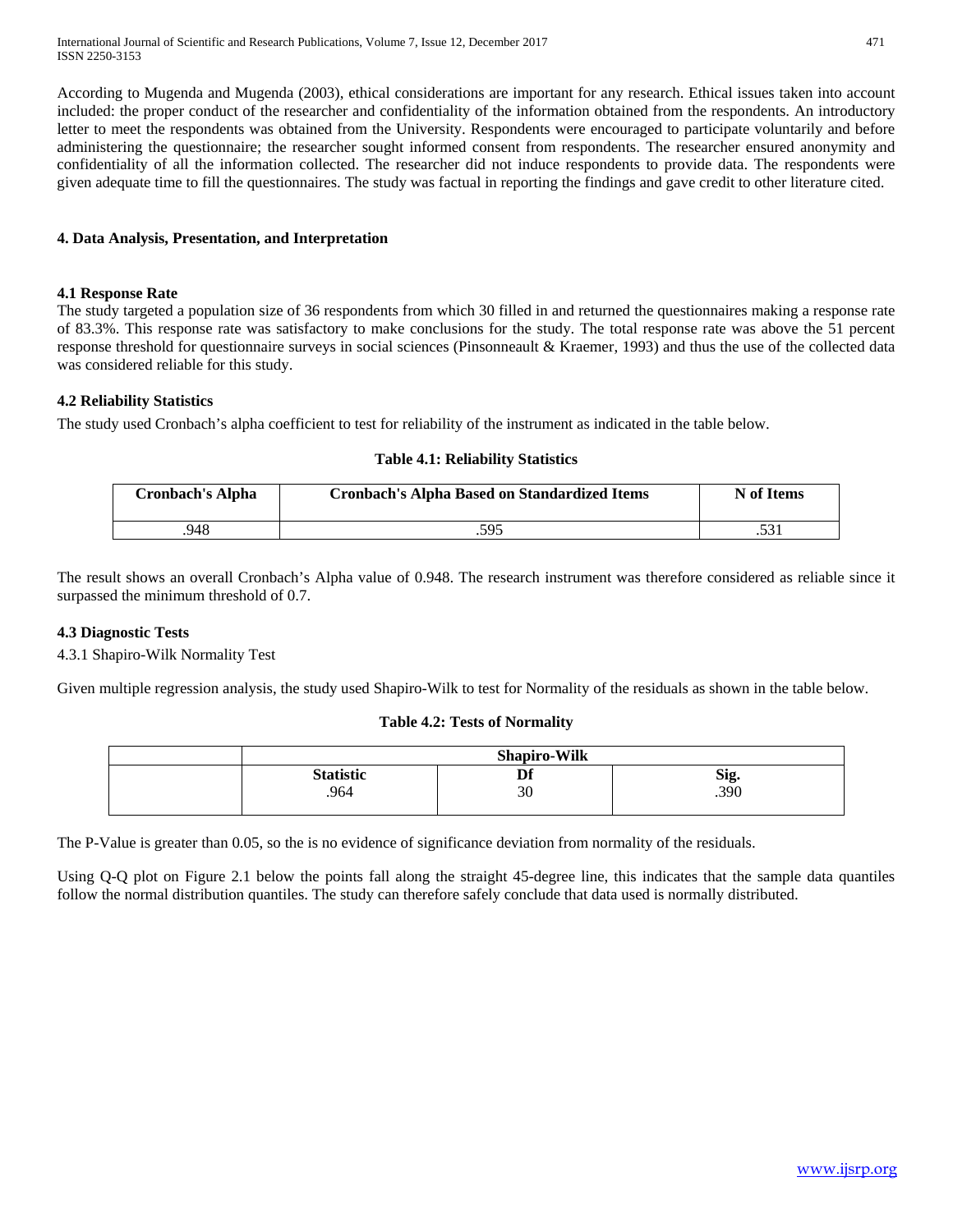

# **Figure 4.1: Normal Q-Q Plot**

#### **4.3.2 Tests of Multicollinearity**

Kennedy (1992) recommends 10 as the maximum levels of VIF acceptable in measuring Multicollinearity. The table below provides the Output of Multicollinearity test using Tolerance and VIF.

| <b>Model</b>                           | <b>Unstandardized</b><br><b>Coefficients</b> |                   | <b>Standardized</b><br><b>Coefficients</b> |       | Sig. | <b>Collinearity Statistics</b> |
|----------------------------------------|----------------------------------------------|-------------------|--------------------------------------------|-------|------|--------------------------------|
|                                        | B                                            | <b>Std. Error</b> | <b>Beta</b>                                |       |      | VIF                            |
| (Constant)                             | .202                                         | .092              |                                            | 1.112 | .277 |                                |
| <b>Debtors</b>                         | .345                                         | .077              | 1.057                                      | 4.448 | .001 | 3.490                          |
| Appraisals                             | .019                                         | .046              | .076                                       | .417  | .680 | 3.922                          |
| Framework                              | .277                                         | .147              | .026                                       | 1.026 | .012 | 2.044                          |
| <b>Systems</b>                         | .236                                         | .162              | .201                                       | 1.603 | .029 | 1.978                          |
| a. Dependent Variable: MFI Performance |                                              |                   |                                            |       |      |                                |

**Table 4.3: Tests of Multicollinearity**

Based on the coefficients output multicollinearity statistics obtained VIF Values above, meaning that the VIF Value obtained is between 1 and 10, it can be concluded that there are no Multicollinearity symptoms.

#### **4.4 General Information**

#### **4.4.1 Gender of Respondents**

The respondents were asked to indicate their sex to make the study gender sensitive. Their response is indicated in the table below.

#### **Table 4.4: Gender of Respondents**

| <b>Valid Percent</b><br><b>Cumulative Percent</b><br>Percent<br>requencv |
|--------------------------------------------------------------------------|
|--------------------------------------------------------------------------|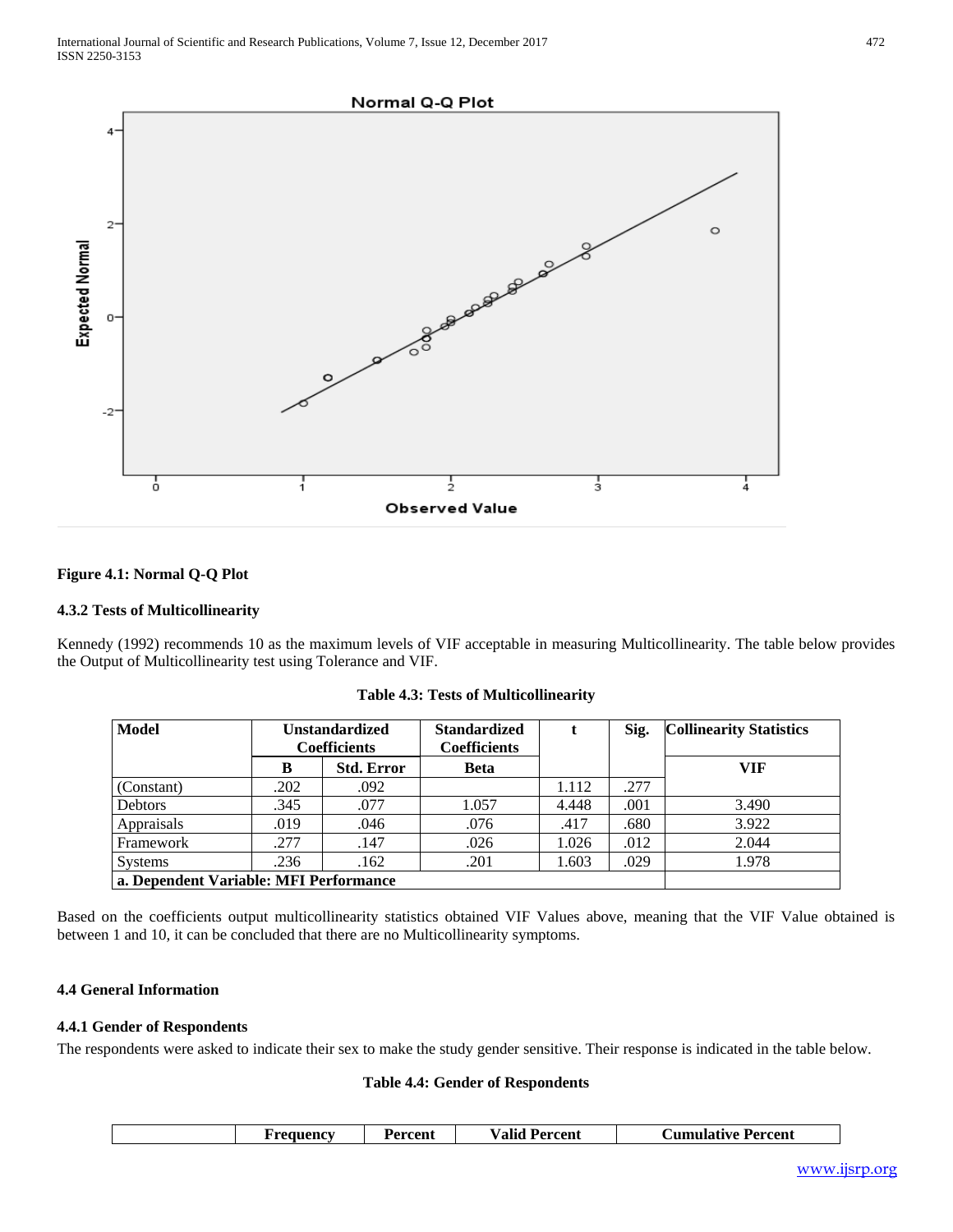International Journal of Scientific and Research Publications, Volume 7, Issue 12, December 2017 473 ISSN 2250-3153

| Male<br>Female<br><b>Total</b> | 14<br>10<br>30 | 46.7<br>53.3<br>100.0 | 46.7<br>53.3<br>100.0 | 46.7<br>100.0 |
|--------------------------------|----------------|-----------------------|-----------------------|---------------|
|--------------------------------|----------------|-----------------------|-----------------------|---------------|

The research study sought to establish the respondent's gender distribution. From the findings above, the females were slightly above at 53.3% while the males at 46.7%.

# **4.4.2 Age Bracket of Respondents**

To assess the responsibility of the respondents, the respondents were requested to give their age, and the responses were as below.

|                                                                                                          | <b>Frequency</b>   | Percent                              | <b>Valid Percent</b>                 | <b>Cumulative Percent</b>     |
|----------------------------------------------------------------------------------------------------------|--------------------|--------------------------------------|--------------------------------------|-------------------------------|
| Between 21-25 years<br>Between 26-30 years<br>Between 31-35 years<br>Between 36-40 years<br><b>Total</b> | ┑<br>15<br>⇁<br>30 | 23.3<br>50.0<br>23.3<br>3.3<br>100.0 | 23.3<br>50.0<br>23.3<br>3.3<br>100.0 | 23.3<br>73.3<br>96.7<br>100.0 |

**Table 4.5: Age Bracket of Respondents**

Findings in the table above indicates that 23.3% of the respondents were between the age of 21-25 years,50% were between 26-30 years,7% were between 31-35 years, and 1% were above 36-40 years. This implies that most of the respondents were youths hence they can easily understand the debt management policies.

# **4.4.3 Education Information**

To be sure of the quality of the information given, the respondents were requested to provide their level of education, and the response is portrayed below.

| <b>Table 4.6: Education Information</b> |
|-----------------------------------------|
|-----------------------------------------|

|                                              | Frequency | Percent                             | <b>Valid Percent</b>         | <b>Cumulative Percent</b> |
|----------------------------------------------|-----------|-------------------------------------|------------------------------|---------------------------|
| Diploma<br>Degree<br>Masters<br><b>Total</b> | 26<br>30  | 10.0<br>86.7<br>3.3<br><b>100.0</b> | 10.0<br>86.7<br>3.3<br>100.0 | 10.0<br>96.7<br>100.0     |
|                                              |           |                                     |                              |                           |

Findings in Table 4.6 indicate that a small number of respondents were highly educated this is shown by the 3.3% of respondents who had masters degrees, 10% were Diploma holders while 86.7% of the respondents which is the majority were degree holders. By their education structures the researcher might assume that they know what the organization performance is and the hindrance to effective performance.

# **4.4.4 Duration in Employment**

As a precondition to assess the reliability of the data collected, the respondents were requested to indicate the period they have worked with the organization. Their response was as given below.

**Table 4.7: Work Experience**

| Frequency | <b>Percent</b> | <b>Valid Percent</b> | <b>Cumulative Percent</b> |
|-----------|----------------|----------------------|---------------------------|
|           |                |                      |                           |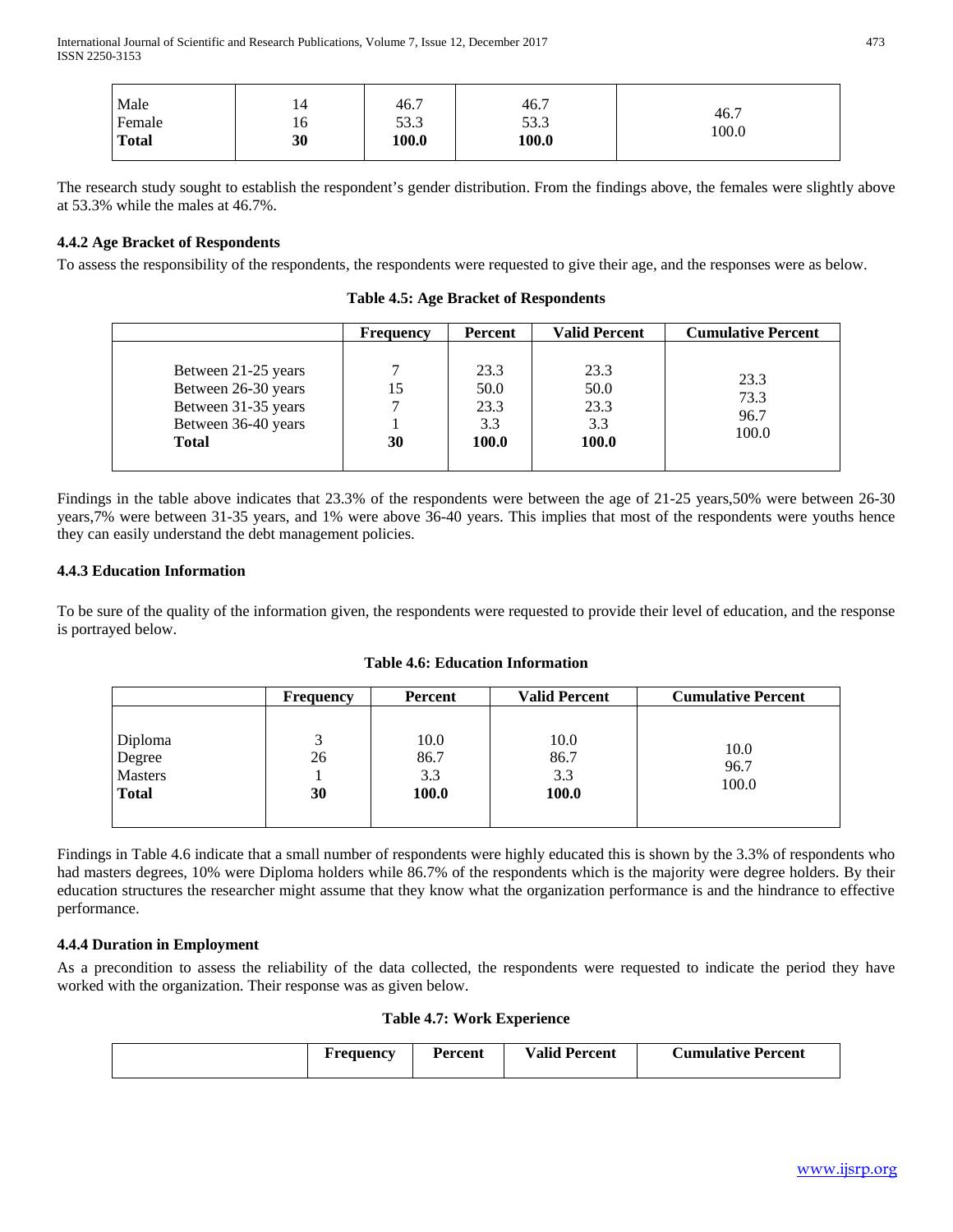| 13<br>Less than 2 years<br>2-4 Years<br>11<br>5-6 Years<br>5<br>7-8 Years<br>30<br><b>Total</b> | 43.3<br>36.7<br>16.7<br>3.3<br><b>100.0</b> | 43.3<br>36.7<br>16.7<br>3.3<br><b>100.0</b> | 43.3<br>80.0<br>96.7<br>100.0 |
|-------------------------------------------------------------------------------------------------|---------------------------------------------|---------------------------------------------|-------------------------------|
|-------------------------------------------------------------------------------------------------|---------------------------------------------|---------------------------------------------|-------------------------------|

From the analysis in the table above, 43.3% have served the organization for less than two years, 36.7% between 2-4 years, 16.7% between 5-6 years and 3.3% have served the organization for 7-8 years. Thus, this analysis indicates that probably they fail to embrace organizational policies as a result of low payments and lack of motivation since the majority of the respondents have only worked in the organization for less than two years.

# **4.4.5 Designation/Role in the Organization**

The study also sought to find out the position of the respondents in the organization as indicated.

|                                                                                                    | <b>Frequency</b>    | <b>Percent</b>                        | <b>Valid Percent</b>                  | <b>Cumulative Percent</b>     |
|----------------------------------------------------------------------------------------------------|---------------------|---------------------------------------|---------------------------------------|-------------------------------|
| <b>Branch Manager</b><br>Credit Officer<br>Debtors rec officer<br>Others (specify)<br><b>Total</b> | 11<br>6<br>10<br>30 | 10.0<br>36.7<br>20.0<br>33.3<br>100.0 | 10.0<br>36.7<br>20.0<br>33.3<br>100.0 | 10.0<br>46.7<br>66.7<br>100.0 |

# **Table 4.8: Designation/Role in the Organization**

The research study wanted to establish the current designation of the respondent in the organization. The findings as shown in Table 4.8 above indicate that 36.7% of the respondents were Credit officers, followed by others with 33.3%, while 20% were Debtors recovery officers and 10% of the respondents were Branch managers.

# **4.5 Descriptive Statistics**

This section consists of descriptive findings on the dependent and independent variables as used in the study. Descriptive statistics enable the description of the distribution (mean) and variation (Standard deviation) of responses of the target population as well as allowing the researcher to determine average scores on the variables used in the study. The scores in the study used Likert-type scale where 1=strongly agree, 2=Agree, 3=Not sure, 4=Disagree and 5=strongly disagree.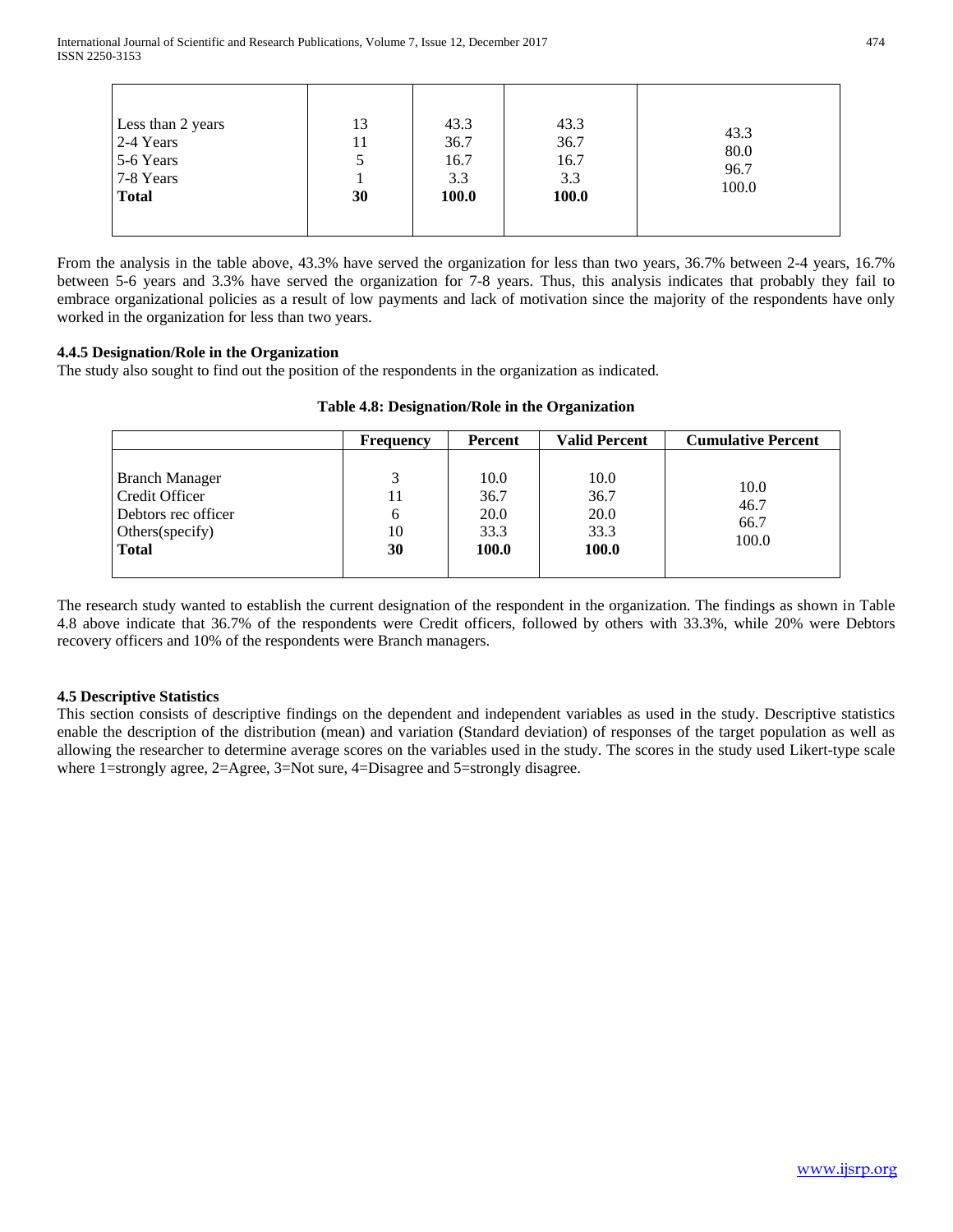# **4.5.1 Debt collection policy**



**Figure 4.2: Statements in relation to debt collection policy***.*

From the findings, 70% of the respondents agree that Formulation and implementation of debt collection policy have been a challenge in debt management, 86.6% of the respondents agree that Collateral securities are required before the loan is granted, 86.7% agree that regular review has been to be done on debt collection policy to improve on debt management.93.3% are in agreement that the available debt collection policy has assisted towards effective debt management.83.3% are also in agreement that organization should ensure that there is harmonized debt collection policy.93.3% of the respondents agree that a strong elaborate debt follows up procedures on delayed payments should be set up by MFIs.90% agree that organization should comply with laid down legal aspects when issuing a credit to customers. 93.4% agree that the debt collection policy should be set and adhered to.

|  | Table 4.9: Statement in relation to Debt collection policy |  |  |  |  |
|--|------------------------------------------------------------|--|--|--|--|
|--|------------------------------------------------------------|--|--|--|--|

|                                                                                                                   | Count | Min | <b>Max</b> | <b>Mean</b> | Std.<br>Dev |
|-------------------------------------------------------------------------------------------------------------------|-------|-----|------------|-------------|-------------|
| In your opinion, the organization sets a strong elaborate debt to<br>follow up procedures on the delayed payments | 30    | 1   | 5          | 1.60        | .855        |
| The organization implements these terms and policies in case of<br>failure to pay back the Loan.                  | 30    |     | 5          | 1.60        | 1.037       |
| The organization complies with laid down legal aspects on issuing<br>a credit to customers.                       | 30    |     | 4          | 1.57        | .774        |
| In your opinion, the organization sets and follows debt collection<br>policy and terms.                           | 30    | 1   | 4          | 1.43        | .728        |
| The organization ensures that there is harmonized debt collection<br>policy.                                      | 30    |     | 4          | 1.67        | .844        |
| Available debt collection policy has assisted towards effective debt<br>management.                               | 30    | 1   | 4          | 1.57        | .728        |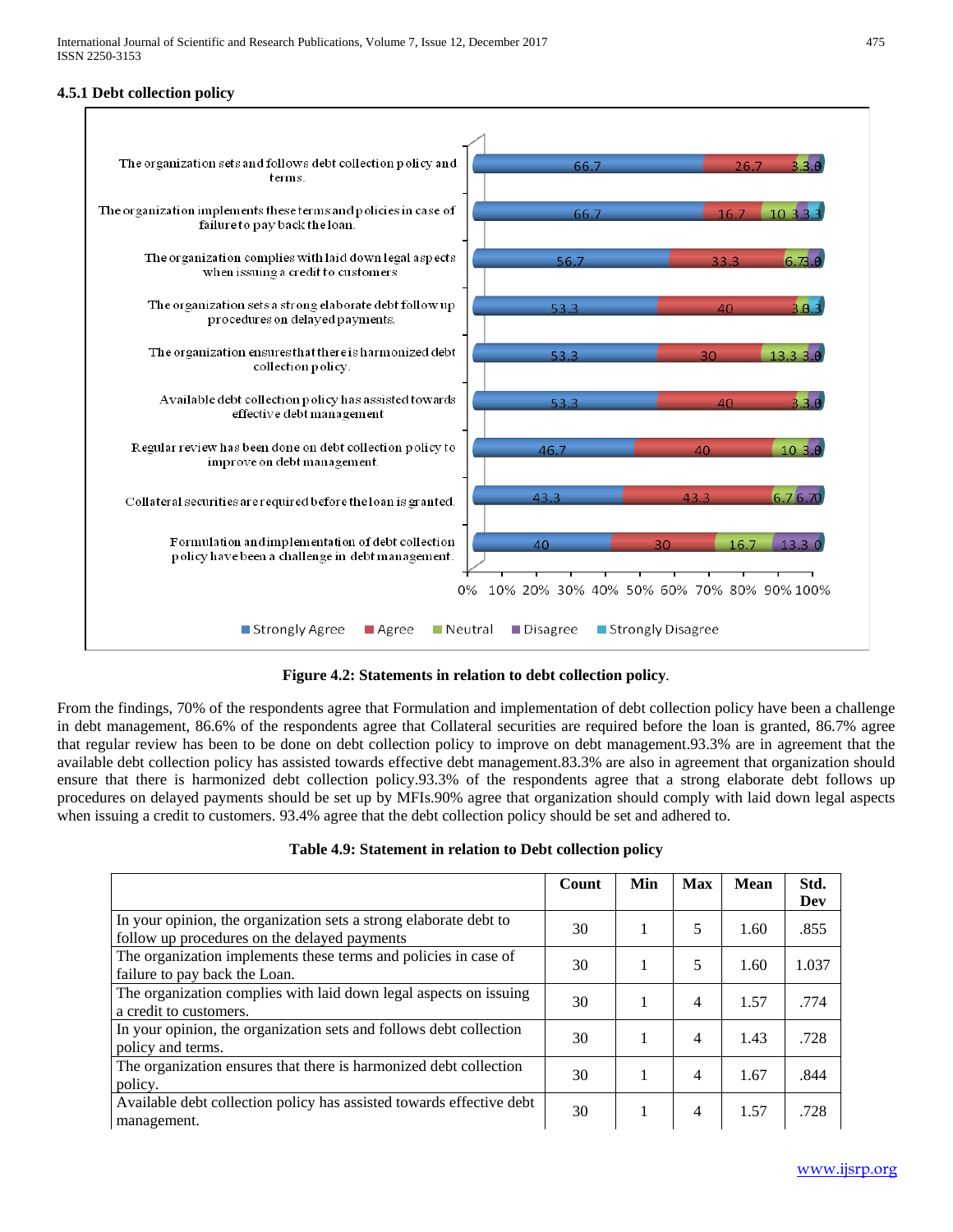| The regular review has been done on debt collection policy to<br>improve on debt management. | 30 |  | .91 |
|----------------------------------------------------------------------------------------------|----|--|-----|
| Collateral securities are required before the loan is granted                                | 30 |  |     |

The computed means for the statements range from 1.43 to 2.07 indicating a strong agreement with all the statements, with a standard deviation ranging from 0.728 to 1.112. The result is consistent with Kariuki (2010), who said that for an organization to ensure that credit management is done various policies effectively should be put in place, one of these policies is a collection policy that is needed since all customers do not pay the firms bills in time.



# **4.5.2 Internal control systems**

**Figure 4.3: Statements in relation to internal control systems.**

From the findings above, the majority of the respondents agreed that: internal control systems ensure proper use of organization funds and that a true reflection of organizational activities is presented in the financial statement through the performance of internal control systems. The researcher can, therefore, conclude that there are internal control systems in MFIs due to the large percentage that agreed. A high number of respondents agree that perpetration of fraud and losses of revenue in MFIs are due to weakness in the internal control system. Hence, this may imply that the internal control systems implemented do not meet the demands of the customers thus failing to answer their constant problems of failing to pay back their loans on time.

The majority of the respondents are also in agreement that the internal control system has a significant impact on the financial management of MFIs and hence need for documents verification, internal checks and balances to enhance financial management of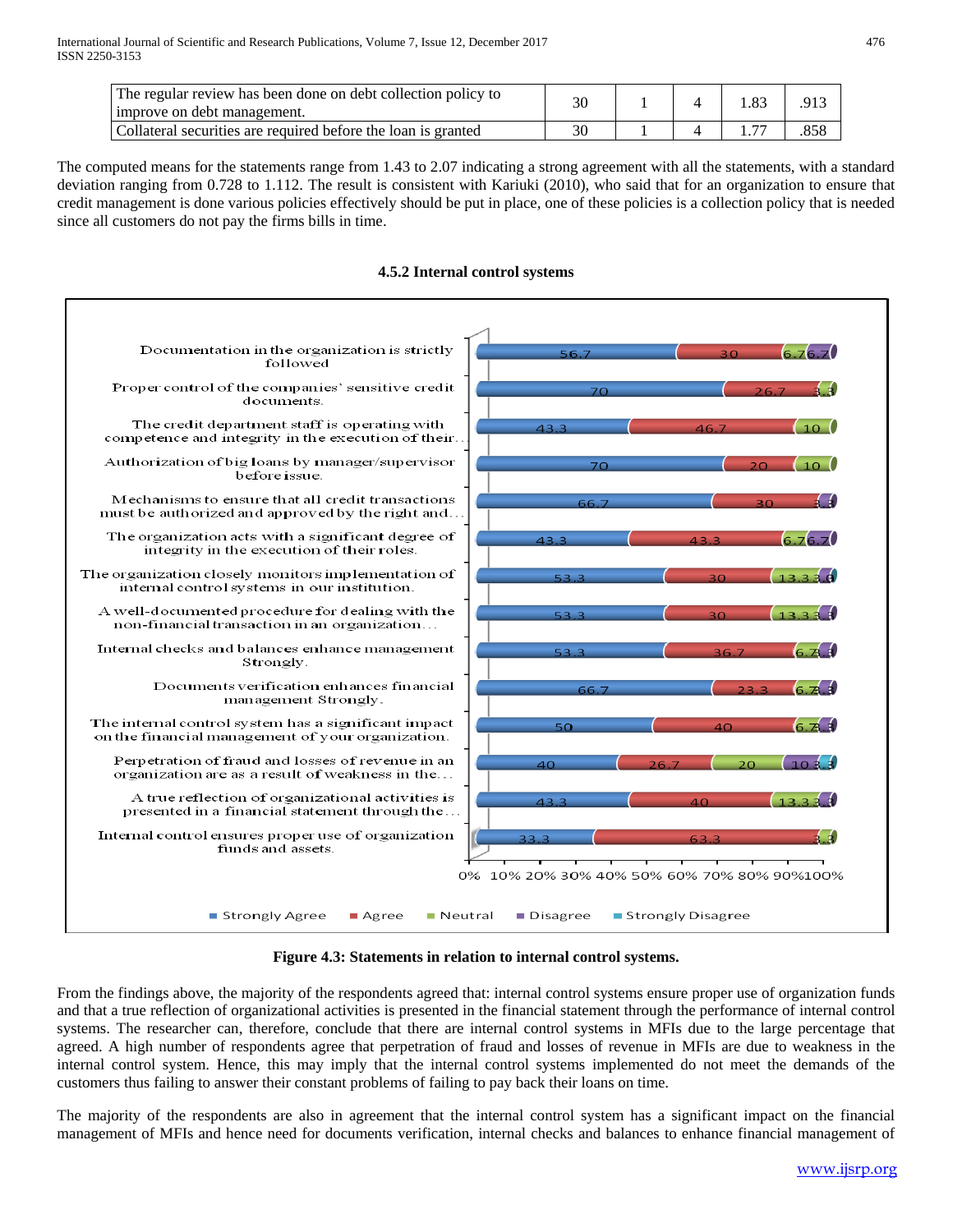MFIs. The majority of the respondents agree that MFIs should closely monitor implementation of internal control systems. The organization and the in particular credit department staff should also act with a significant degree of integrity in the execution of their roles and loans should be properly authorized before issue.

The mean value for the statements on internal control systems ranged from 1.37 to 2.23, indicating a strong agreement with all the statements while the standard deviation ranged from .640 to 1.305 as shown in Table 4.9.The result is consistent with Ali (2013), who established that there was a significant positive relationship existing between internal controls and organizational financial performance to some extent.

# **4.5.3 Client Appraisal**

From the findings, the majority of the respondents agree that aspects of collateral are considered while appraising clients.The majority of the responds agree that client appraisal is a viable strategy for debtors management and that client appraisal should consider the character of the customers seeking credit facilities.The respondents also agree that competent personnel should carry out the appraisal and failure to assess customer capacity to repay results in bad debts

# **Table 4.10: Statement in relation to Client appraisal**

|                                                                          | Count | Min | Max | Mean | Std.  |
|--------------------------------------------------------------------------|-------|-----|-----|------|-------|
|                                                                          |       |     |     |      | Dev   |
| Failure to assess customer capacity to repay results in bad debts.       | 30    |     | 4   | 1.50 | .820  |
| Client appraisal is a viable strategy for debtors management.            | 30    |     | 4   | 1.59 | .814  |
| Client appraisal considers the character of the customers seeking credit | 30    |     |     | 1.67 | 1.061 |
| facilities.                                                              |       |     |     |      |       |
| The MFI has the competent personnel for carrying out the appraisal.      | 30    |     | 4   | 1.70 | .794  |
| Aspects of collateral are considered while appraising clients.           | 30    |     |     | 1.70 | 1.055 |

The mean value for the statements on client appraisal ranged from 1.50 to 1.70, indicating a strong agreement with all the statements while the standard deviation ranged from .794 to 1.055 as shown in Table 4.10. The result is consistent with Kiplimo and Kalio (2014), who indicated that there was a strong relationship between client appraisals and loan performance in Microfinance institutions.

# **4.5.4 Legal framework**

From the findings, majority of the respondents agree that detailed statements of steps should be taken regarding when and how past due amounts of debt are to be collected and that the organization should have collection procedure, indicating due dates, grace periods, penalties, date of repossession, date of turnover of delinquent account to a collection agency. A large number of respondent are also in agreement that there should be defined compliance procedures, the body of rules and laws that determine the entry of actors, their operations, and exit within the financial system. The researcher can, therefore, conclude that there is a legal framework in MFIs due to the large percentage that agreed.

# **Table 4.11: Statement in relation to Legal framework**

|                                                                          | Count | Min | <b>Max</b> | <b>Mean</b> | Std.  |
|--------------------------------------------------------------------------|-------|-----|------------|-------------|-------|
|                                                                          |       |     |            |             | Dev   |
| The organization has a detailed statement of steps taken regarding       | 30    |     |            | 1.70        | 1.022 |
| when and how the past-due amounts of debt are to be collected.           |       |     |            |             |       |
| The organization makes borrowers aware of the details of the             |       |     |            |             |       |
| collection process to avoid penalties, and in the case of secured loans  | 30    |     |            | 1.70        | .952  |
| or collateral, repossession of the collateral.                           |       |     |            |             |       |
| The organization has its collection procedure, indicating due dates,     |       |     |            |             |       |
| grace periods, penalties, date of repossession, date of turnover of      | 30    |     |            | 1.77        | .858  |
| delinquent account to a collection agency                                |       |     |            |             |       |
| The organization has defined the compliance procedures, the body of      |       |     |            |             |       |
| rules and laws that determine the entry of actors, their operations, and | 30    |     | 4          | 1.80        | .847  |
| exit within the financial system.                                        |       |     |            |             |       |

The mean value for the statements on client appraisal ranged from 1.70 to 1.80 in a scale of 1-5, indicating a strong agreement with all the statements while the standard deviation ranged from .847 to 1.022 as shown in the table 4.11. The result is consistent with Robin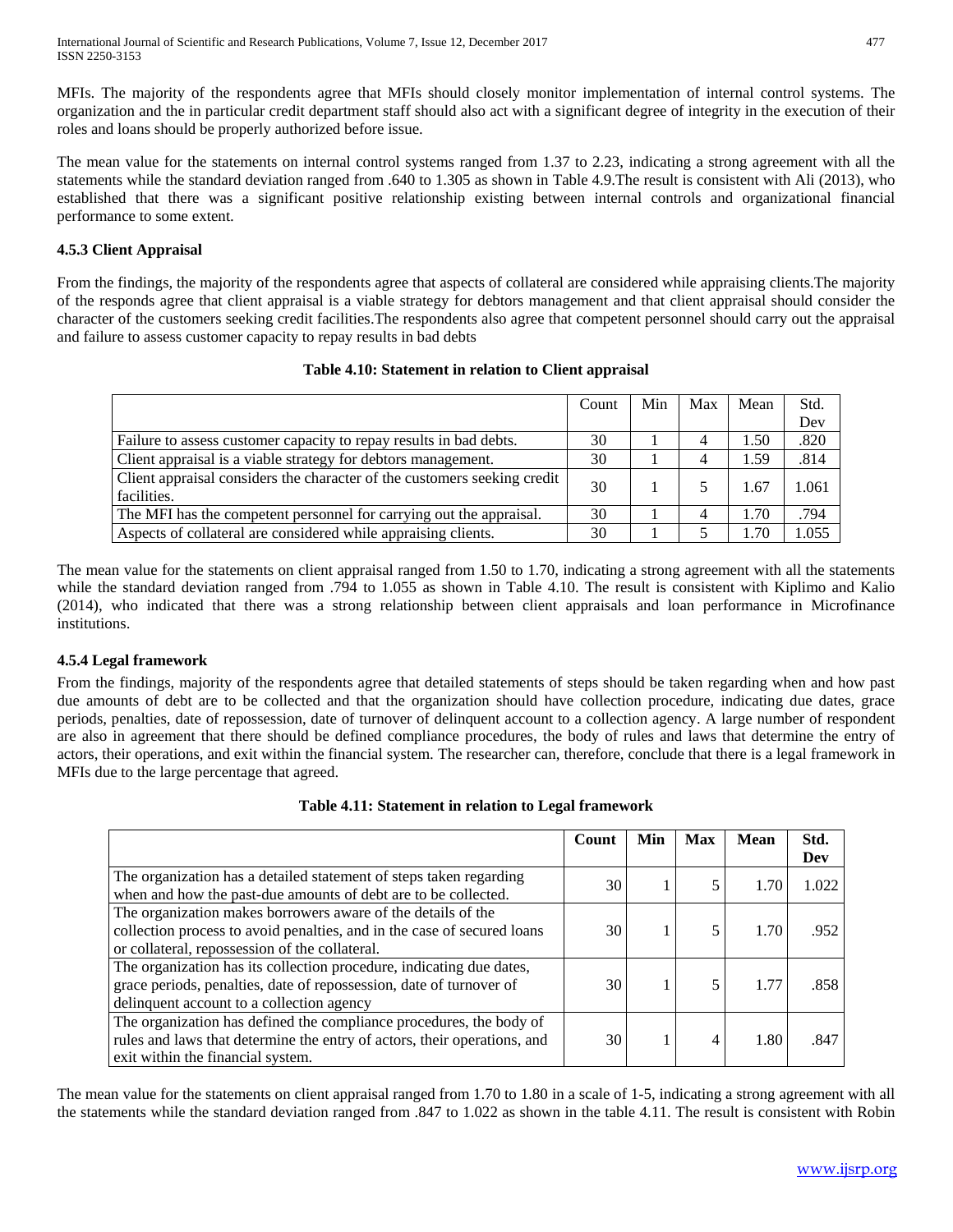and Mitten (2000), who studied the legal frameworks and performance standards for Microfinance and concluded that it is critical to recognize the differences between financial regulation and financial supervision considering legal-regulatory framework reforms.

# **4.5.5 Debtors management and financial performance**

In Table 4.12, the majority of the respondents strongly agree that legal framework affects financial performance of MFI with a mean of 1.67 on a scale of 5 with a standard deviation of 1.184. The majority of the respondents also agree that internal control system affects financial performance of MFIs hence cannot be overlooked by MFIs. On whether Credit appraisal affects financial performance of your MFI majority of the respondents agree that it has a significant effect on financial performance of MFIs with a mean of 1.87 which is in agreement on the Likert scale of 1-5.Lastly on whether the debt collection policy affects financial performance of the MFI organization most of the respondents were in agreement. The results are shown in table 4.12:

#### **Table 4.12: Statement in relation Debtors management and financial performance**

|                                                                                            | Count | Min | <b>Max</b> | <b>Mean</b> | <b>Std. Dev</b> |
|--------------------------------------------------------------------------------------------|-------|-----|------------|-------------|-----------------|
| In my opinion, legal framework affects financial performance of<br>your institution        | 30    |     |            | 1.67        | 1.184           |
| The organization's Internal control system affects financial<br>performance                | 30    |     |            | 1.77        | 1.278           |
| Credit appraisal affects financial performance of your institution                         | 30    |     |            | 1.87        | 1.358           |
| In my opinion debt collection policy affects financial<br>performance of the organization. | 30    |     |            | 1.90        | 1.373           |

# **4.6 Regression Analysis**

A multiple linear regression analysis was undertaken to examine the effect of debtors' collection policy, client appraisal, internal control systems and legal framework on financial performance of selected MFI in Nairobi City.

| Table 4.13: Regression and Model Summary |  |  |  |
|------------------------------------------|--|--|--|
|------------------------------------------|--|--|--|

| <b>Model Summary</b> |                                                                    |                 |                          |                                   |  |  |  |  |
|----------------------|--------------------------------------------------------------------|-----------------|--------------------------|-----------------------------------|--|--|--|--|
| Model                |                                                                    | <b>R</b> Square | <b>Adjusted R Square</b> | <b>Std. Error of the Estimate</b> |  |  |  |  |
|                      | .872(a)                                                            | .695            | .631                     | .230094858                        |  |  |  |  |
|                      | a. Predictors: (Constant), Systems, Appraisals, Framework, Debtors |                 |                          |                                   |  |  |  |  |

Adjusted R-squared is coefficient of determination which tells us the variation in the dependent variable due to changes in the independent variable, from the findings in the above table the value of R squared was 0.695 an indication that there was variation of 69.5% of changes in financial performance of MFIs in Kenya are attributed to changes in client appraisal, debt collection policy, internal control systems and legal framework taken jointly at 95% confidence interval. This shows that 69.5% changes in financial performance of MFIs could be accounted for by client appraisal, debt collection policy, internal control systems and legal framework is the correlation coefficient which indicates the relationship between the study variables, from the findings shown in the table above there was a strong positive relationship between the study variables as shown by 0.872.

# **Table 4.2: ANOVA**

| Model           | <b>Sum of Squares</b> | Df         | <b>Mean Square</b> |       | Sig.       |
|-----------------|-----------------------|------------|--------------------|-------|------------|
| Regression      | .623                  | 4          | .156               | 9.201 | $.00012^b$ |
| <b>Residual</b> | 1.423                 | ኅ 5<br>ل ک | .107               |       |            |
| <b>Total</b>    | 2.046                 | 29         |                    |       |            |

From the ANOVA statistics in table above, the processed data, which is the population parameters, had a significance level of 0.0012 (p=0.0012), which is below 0.05 an indication that, client appraisal, debt collection policy, internal control systems and legal framework jointly have a statistically significant effect on financial performance of MFIs in Nairobi city Kenya.

#### **Table 4.3: Coefficient**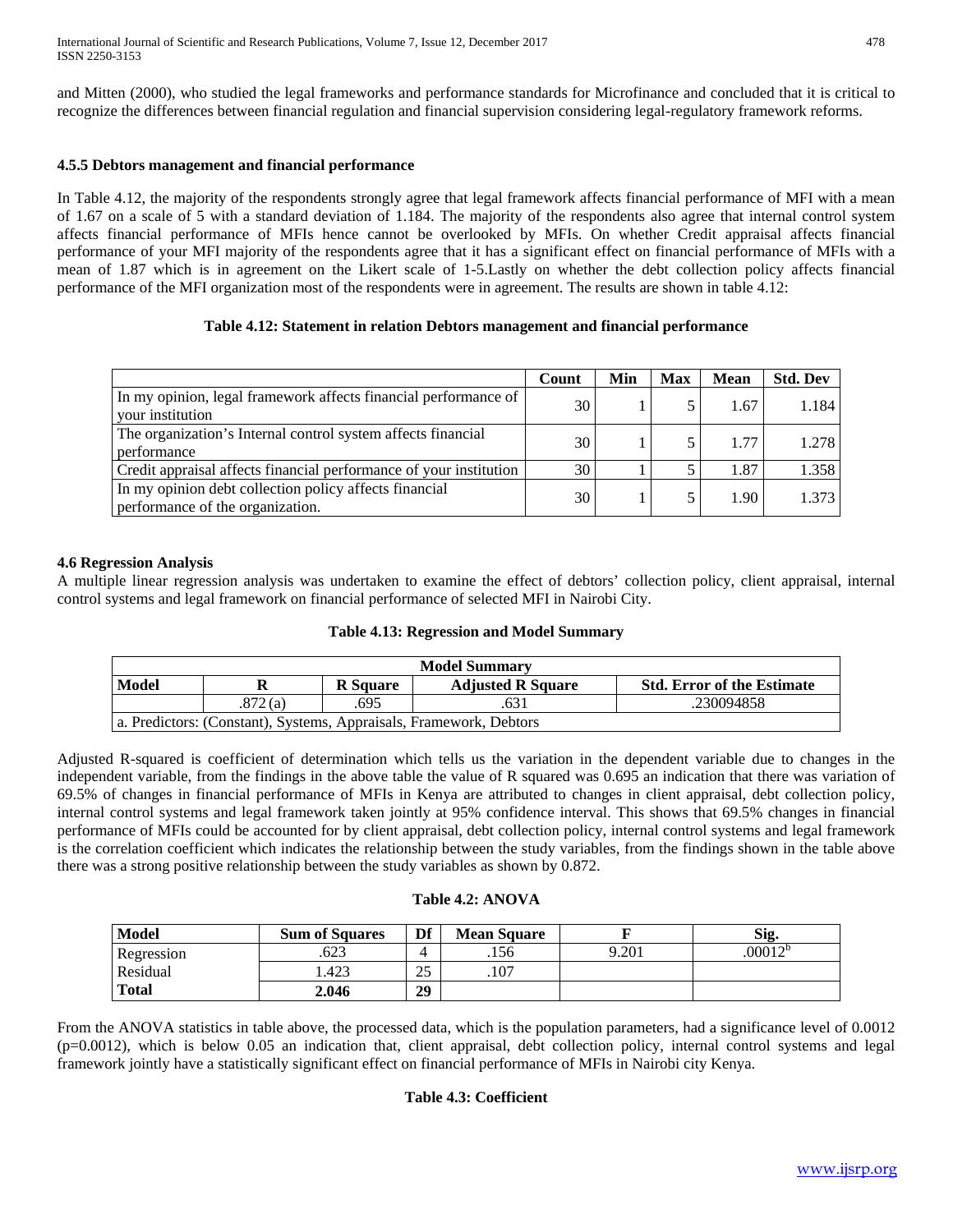| <b>Model</b> |                                        | <b>Unstandardized Coefficients</b> |                   | <b>Standardized</b><br><b>Coefficients</b> |       | Sig. |  |  |  |  |
|--------------|----------------------------------------|------------------------------------|-------------------|--------------------------------------------|-------|------|--|--|--|--|
|              |                                        | R                                  | <b>Std. Error</b> | <b>Beta</b>                                |       |      |  |  |  |  |
|              | (Constant)                             | .202                               | .092              |                                            | 1.112 | .277 |  |  |  |  |
|              | <b>Debtors</b>                         | $.345*$                            | .077              | 1.057                                      | 4.448 | .001 |  |  |  |  |
|              | Appraisals                             | $.019*$                            | .046              | .076                                       | .417  | .680 |  |  |  |  |
|              | Framework                              | $.277*$                            | .147              | .026                                       | 1.026 | .012 |  |  |  |  |
|              | <b>Systems</b>                         | $.236*$                            | .162              | .201                                       | 1.603 | .029 |  |  |  |  |
|              | a. Dependent Variable: MFI Performance |                                    |                   |                                            |       |      |  |  |  |  |

From the data in the above table, the established regression equation is extracted as shown below:

$$
Y_i = 0.202 + 0.345X_1 + 0.277X_3 + 0.236X_4
$$

The regression equation above revealed that holding client appraisal, internal control systems, legal framework and debt collection policy to a constant zero, financial performance of MFIs would be 0.202, a unit increase in client appraisal leads to increase in performance of MFIs in Kenya by a factor of 0.019, a unit increase in debtors collection policy would lead to 0.345 increase in financial performance of MFIs in Kenya,unit increase in Internal Control systems would result in increase in performance of MFIs by a factor of 0.236 and also unit increase in legal framework would result in increase by factor of 0.277 in financial performance of selected MFIs in Nairobi city Kenya.

The study also found that the p-values of debt collection policy, internal control systems and legal framework were less than 0.05, an indication that the three variables have a statistically significant effect on financial performance of selected MFIs in Nairobi City Kenya. Client appraisal had a P-value of 0.680, which is above 0.05 an indication that, client appraisal did not have a statistically significant effect on financial performance of MFIs in Nairobi city Kenya.

# **4.7 Key Findings**

From the findings in Table 4.12, the value of adjusted R-squared indicated that there was variation of 69.5% on financial performance of MFIs in Nairobi City Kenya due to changes in client appraisal, debt collection policy, internal control systems and legal framework at 95% confidence interval.R is the correlation coefficient which indicates the relationship between the study variables, there was a strong positive relationship between the study variables as shown by R. From research finding, there was a significant effect of client appraisal, debt collection policy, internal control systems and legal framework on financial performance of MFIs in Nairobi city Kenya at the p<0.05 level for the four conditions

The regression equation established showed that that holding client appraisal, debt collection policy, internal control systems and legal framework to a constant zero, financial performance of selected MFIs in Nairobi City Kenya would be 0.202, a unit increase in client appraisal would lead to increase in financial performance of selected MFIs in Nairobi City Kenya by a factor of 0.119, a unit increase in debt collection policy would result in increase in financial performance of selected MFIs in Nairobi City Kenya by a factor of 0.345, a unit increase in internal control systems would result in increase in financial performance of selected MFIs in Nairobi City Kenya by a factor of 0.236 and also unit increase in legal framework by a factor of 0.277 would lead to increase in financial performance of selected MFIs in Nairobi City Kenya. The significance of the variables was supported by the t values whose significance values were less than 0.05.This indicates that the variables were statistically significant in influencing financial performance of selected MFIs in Nairobi City Kenya.

Finally, the study found out that internal control systems had a significant effect on financial performance of MFIs in Nairobi city Kenya. The respondents strongly agreed that Perpetration of fraud and losses of revenue in MFIs is due to weakness in the internal control system.The majority of the respondents are also in agreement that the internal control system has a significant impact on the financial management of MFIs and hence need for documents verification, internal checks and balances to enhance financial management of MFIs.

# **4.8 Discussion of the Findings**

From the study, debt collection policy had a statistically significant effect on financial performance of selected MFIs in Nairobi City Kenya. The result is consistent with Kariuki (2010), who said that for an organization to ensure that credit management is done various policies effectively should be put in place, one of these policies is a debt collection policy that is needed since all customers do not pay the firms bills in time.

The findings are in agreement with Van Horne et al. (1997) who contend that credit policies are the major influences on the firm's level of debt management. The study is also consistent with Ayodele, Thomas, Raphael and Ajayi (2014) who carried out a study on the impact of credit policy on the performance of Nigerian Commercial Banks using Zenith Bank as a case study. Primary data was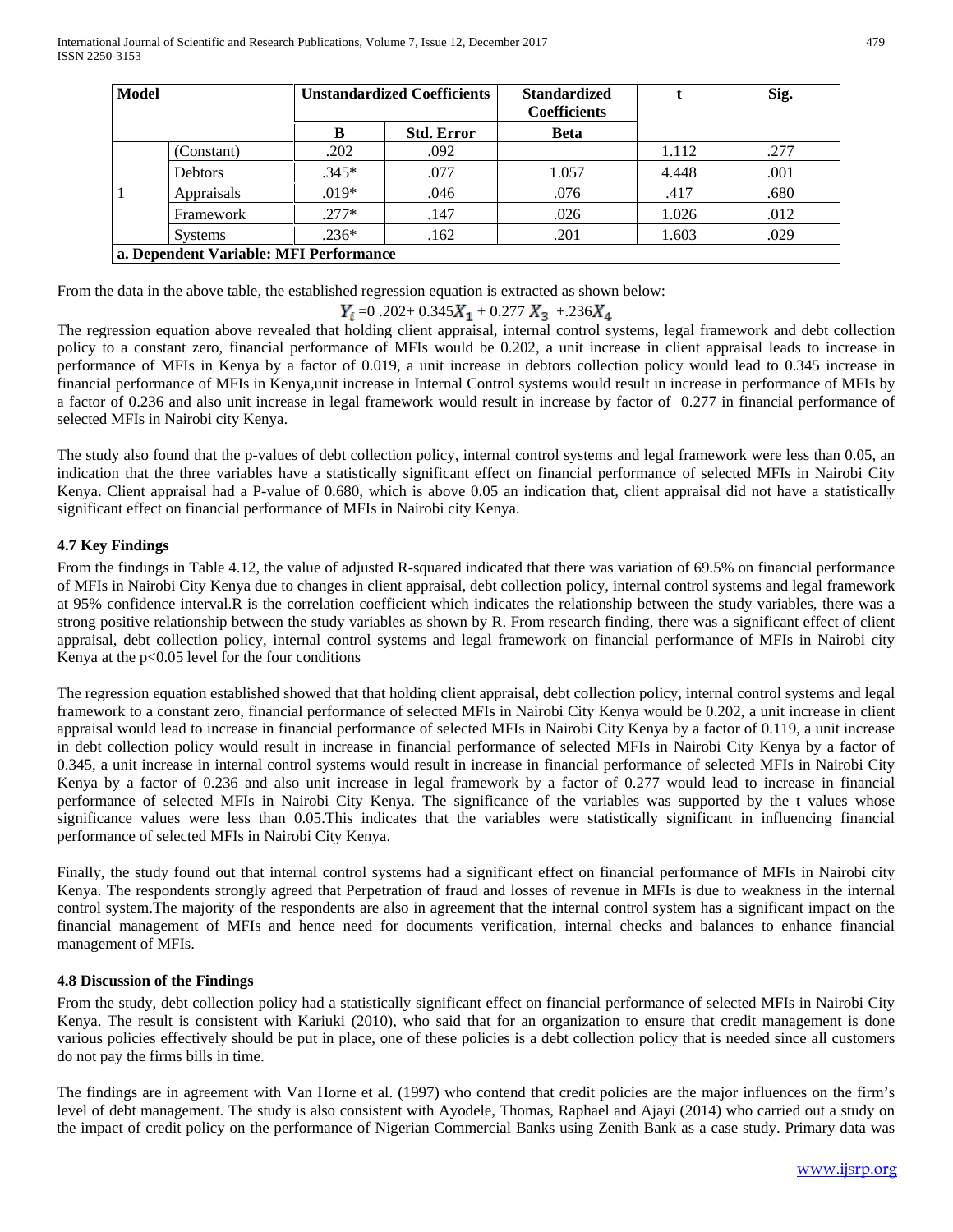collected through questionnaires served on sixty (60) respondents of the bank. The findings from the study showed that the incidence of bad debts would be minimized if a sound credit policy is put in place.

The study also found that internal control systems and legal framework have a statistically significant effect on financial performance of selected MFIs in Nairobi City Kenya. The findings are in line with Ali (2013) who studied the relationship between internal control and organizational financial performance of people's bank Zanzibar Ltd. The study found that the internal controls used in PBZ were efficient and satisfactory; the organizational level of performance was found to be adequate, and there was a significant positive relationship existing between internal controls and organizational financial performance to some extent. The study is also consistent with the studies of Robin and Mitten (2000) who studied the legal frameworks and performance standards for Microfinance. The study found out that it is also critical to recognize the differences between financial regulation and financial supervision considering legal-regulatory framework reforms.

The study revealed that client appraisal did not have a statistically significant effect on financial performance of MFIs in Nairobi city Kenya. These findings contradict the studies of Kiplimo and Kalio (2014) who had sought to find out the Influence of Credit Risk Management Practices on Loan Performance of Microfinance Institutions in Baringo County.The objective of the study was to determine the client appraisal on loan performance of microfinance institutions in Baringo County.The study findings indicated a strong relationship between client appraisals and loan performance in Microfinance institutions. The study showed that an increase in client appraisal led to a rise in the performance of loans in MFIs in Baringo County. Hence, the study concludes that credit risk management practices significantly influenced loan performance of MFIs in Baringo County.

#### **5. Summary, Conclusion, Recommendations and Areas for Further Study**

#### **5.1 Summary of the Findings**

The study found out that debt collection policy was statistically significant in influencing financial performance of selected MFIs in Nairobi City Kenya. The study further found out that debt collection policies are vital in effective debt management and hence the organization should set strong elaborate debt follow-up procedures on the delayed payments. Also, the respondents agree that the MFIs should formulate, implement and regularly review debt collection policy to ensure that they are harmonized. The respondents also agreed that the collateral should be required before a Loan facility is issued and clear policies should be set in place in case there is delayed payments of the debts. The respondents also agreed that the MFIs should have laid down legal aspects when issuing a credit to customers and all staff involved in debt management should adhere to the debt collection policy.

Also, the study found out that legal framework was statistically significant in influencing financial performance of selected MFIs in Nairobi City Kenya. The respondents strongly agreed that detailed statements of steps should be taken regarding when and how past due amounts of debt are to be collected and that the organization should have collection procedure, indicating due dates, grace periods, penalties, date of repossession, date of turnover of delinquent account to a collection agency. A large number of respondent are also in agreement that there should be defined compliance procedures, the body of rules and laws that determine the entry of actors, their operations, and exit within the financial system.

The study further indicates that client appraisal had no statistically significant effect on financial performance of MFIs in Nairobi city Kenya. However, the study revealed that MFIs use client appraisal in debt Management to a great extent. Aspects of collateral are considered while appraising clients, failure to assess customer's capacity to repay results in default in loan repayment; client appraisal examines the character of the client looking for credit facilities, and that MFIs have personnel who are competent in carrying out client appraisal.

Finally, the study found out that internal control systems had a significant effect on financial performance of MFIs in Nairobi city Kenya. The study also found out that weakness in internal control system results to the perpetration of fraud and losses of revenue in MFIs. The study also indicates that internal control system has a significant impact on the financial management of MFIs and hence need for documents verification, internal checks, and balances to enhance financial management of MFIs.

#### **5.2 Conclusion**

The study concludes that debt collection policy affects financial performance of selected MFIs in Nairobi City Kenya to a great extent. Also, strong elaborate debt follow-up procedures on the delayed payments, laid down legal aspects when issuing a credit to customers, staff competency and integrity in adhering to the debt collection policy, formulation, implementation and regular review of debt collection policy have been observed to be crucial while managing debts in MFIs.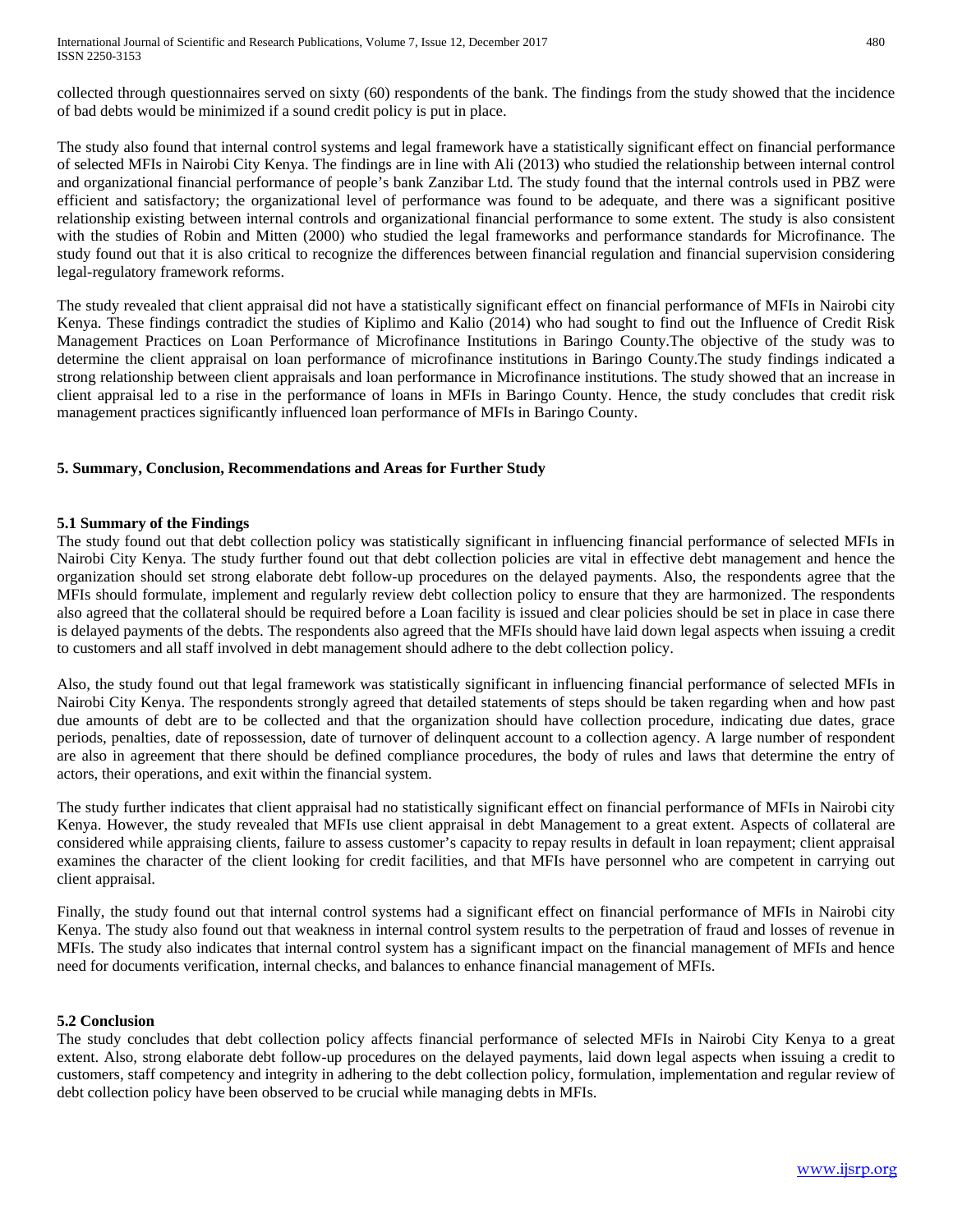Moreover, the study concludes that internal control systems affect financial performance of selected MFIs in Nairobi City Kenya. The study also concludes that legal framework has statistically significant influence of Legal framework on financial performance of selected MFIs in Nairobi City Kenya to a great extent. Finally, the study concludes that client appraisal had no significant effect on financial performance of MFIs in Nairobi city Kenya.

#### **5.3 Recommendation**

The research recommends that all MFIs should have in place well established debt collection policies that clearly outlines the senior management's view of business development priorities and the terms and conditions that should be adhered to for loans to be approved. The debt collection policy should be reviewed and regularly updated to reflect changes in the economic outlook and the evolution of the MFI's loan portfolio, and be distributed to all lending/marketing officers. The debt collection policy should be approved by the Managing Director/CEO & Board of Directors of the MFIs based on the endorsement of the MFI's Head of Credit Risk Management. Also there should be laid down legal aspects when issuing a credit to customers and all staff involved in debt management should adhere to those legal aspects in place.

The research also recommends that all MFIs should adopt internal control system. The MFIs should closely monitor implementation of internal control systems which should be able to define the risk profile of borrower's to ensure that account management, structure, and pricing are commensurate with the risk involved. A strong internal control system with internal checks and balances will curb perpetration of fraud and losses of revenue in an organization that is as a result of weakness in the internal control system.

Since legal framework, in general, has very significant contribution to financial performance of MFIs, the MFI Managers, and the regulators are advised to put more emphasis on compliance procedures, the body of rules and laws that determine the entry of actors, their operations, and exit within the financial system. The managers should also define detailed statements indicating its collection procedure, due dates, grace periods, penalties, date of repossession, date of turnover of delinquent account to a collection agency and make borrowers aware of the details of the collection process to avoid penalties, and in the case of secured loans or collateral, repossession of the collateral. This will curb non-performing loans and improve financial performance.

The study recommends that there is a need for MFIs to enhance their client appraisal techniques so as to improve their financial performance. Through client appraisal techniques such as assessing customer capacity to repay loans and considering aspects of collateral before issuing loans, the MFIs will be able to know credit worth clients and thus reduce their non-performing loans.

#### **5.4 Areas for Further Study**

Further research should be undertaken to find out why customer appraisal does not have a statistically significant effect on financial performance of selected MFIs in Nairobi County Kenya despite the fact that past literature is suggesting otherwise. Further research should also be undertaken on the effect of regulation and supervision on loan performance in microfinance institutions in Kenya. Further research should also be done on the relationship between debt management and non-performing loans on Microfinance Institutions in Kenya and the reasons behind loan default in microfinance organizations from the clients' perspective.

#### **REFERENCES**

- Achou, F., & Tenguh, N. C. (2008). *Bank performance and credit risk management*. Master Degree Project, Finance.University of Skydive School of Technology and Society.
- Adongo, J., & Stork, C. (2005). *Factors influencing the financial sustainability of selected microfinance institutions in Namibia*. Namibian Economic Policy Research Unit.
- Amin, M. E. (2005). *Social science research on conception, methodology, and analysis*. Kampala: Makerere University Printer.
- Amos D. T., (2005). *Methods for Active Participation*: *Experiences in Rural Development from*

*East and Central Africa.* Nairobi University Press: Nairobi

Arun, T., & Murinde, V. (2010).*Microfinance Regulation and Social Protection*. European Report on development Policy.

Beatriz, A., & Morduch, J. (2005). *The Economics of Microfinance*.

Ben, O.J. (1999), *Fundamental Accounting forBusiness*.Uganda Printing and Publishing Corporation.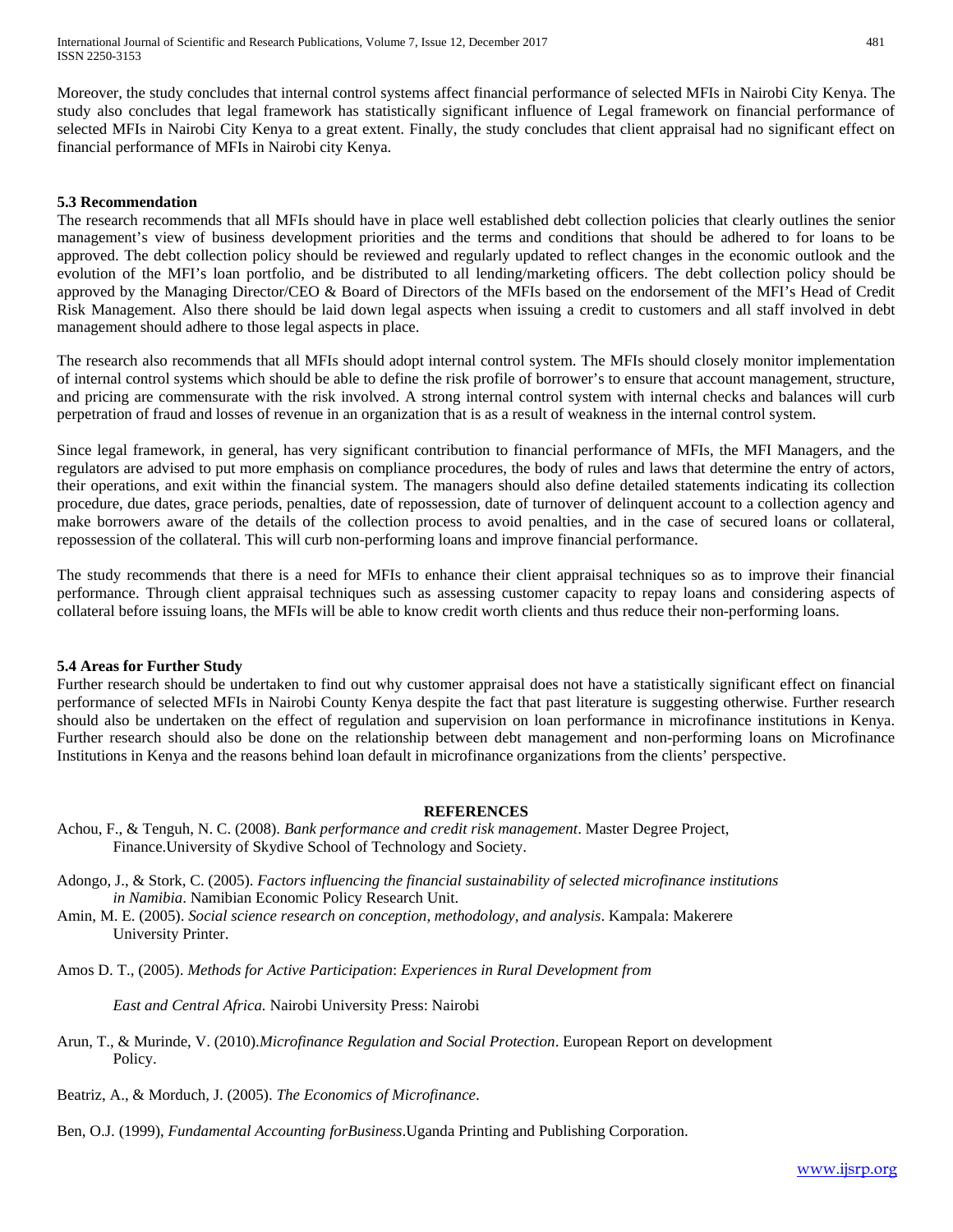Bernard, H.R. 2002. *Research Methods in Anthropology: Qualitative and quantitative method.* 3rd edition. AltaMira Press, Walnut Creek, California.

Bhat, R., & Pandey, I. M. (1993). *Dividend decision: a study of managers perceptions.*

Boldizzoni, F. (2008). "Chapters 4-8." *Means and ends: The idea of capital in the West*, 1500-1970. New York: Palgrave Macmillan. Brooks, C. (2008). *Introductory economics for finance*. Cambridge University Press, UK.

Brealey, R. A., Myers, S. C., & Allen, F. (2006). *Corporate finance,* 8. Auflage, New York. Bystrom, H. (2007). *Structured microfinance*. Lund University in Lund, Sweden: Swiss printers

Carter, M. and Eliza, W. (2004) (BASIS CRSD) with WOC

- CBK, (2007). *Bank Supervision Annual Report.* Nairobi: Government Printers.
- CGAP, (1999).*Measuring microcredit delinquency*: Occasional paper no. 3 CGAP *secretariat1818 h street.*  Government printers.
- Charitou, M. S., Elfani, M., & Lois, P. *(2010). The effect of working capital management on firm's profitability: empirical evidence from an emerging market*. Journal of Business & Economics Research (JBER), 8(12).
- Crabtree, D., & DeBusk, K. (2008). *The effects of adopting the balanced scorecard on shareholder returns.* Advances in Accounting, 24(1), 8-15.
- Dixon, R., Nanni, J., & Vollmann, E. (1990). *The new performance challenge*. Business One Irwin, Burr Ridge, IL.
- Dwivedi, D. N. (2002) *Managerial Economics*, Sixth Edition (New Delhi: Vikas Publishing House Ltd).
- Fidrmuc, H. Christa, & M. Anton, ( 2007); *Default rates in the Loan Market for SME. Evidence from Slovakia:* Financial Economics Journal, Vol. 67, pp 217-219
- Field, E., & Pande, R. (2008). *Repayment frequency and default in microfinance: evidence from India.* Journal of the European Economic Association, 6(2‐3), 501-509.
- Gatimu, E. M., & Frederick, M. K. (2014). *Assessing institutional factors contributing to loan defaulting in microfinance institutions in Kenya*. Journal of Humanities and Social Science, 19, 105-123.
- Gatuhu, R. N. (2013).*The effect of credit management on the financial performance of microfinance institutions in Kenya* (Doctoral dissertation, University of Nairobi,). Gibbons, C. (2007). *Determination of Power and Sample Size for Levene's Test*. ProQuest.
- Gitman, L. J. (1997). *Principles of management finance* (8th ed.)
- Gnedenko, B.V., & Chakravarty, I.P (1999).*Statistical reliability engineering*.New York: Wiley
- Gordon, R., & Frye J (2002).*The variance and acceleration of inflation.Alternative Explanatory* Models and Methods,7.
- Gujarat. (2004).*Basic econometrics*.Chicago: MC Graw Hill
- Hazeltine, Barrett, and Bull, Christopher, (2003).*Field guide to appropriate technology*.Academic Press
- Hedayat, A.(2009).*Homoscedasticity in linear regression analysis with equally spaced x's.*New York: Ithaca.
- Hitt, Robert E. Hoskisson, Richard A. Johnson, Douglas D. Moesel. (1996). *The Market for Corporate Control and Firm Innovation.*
- Horne, C. Van, (2007)," *Financial Management and Policy*," New Delhi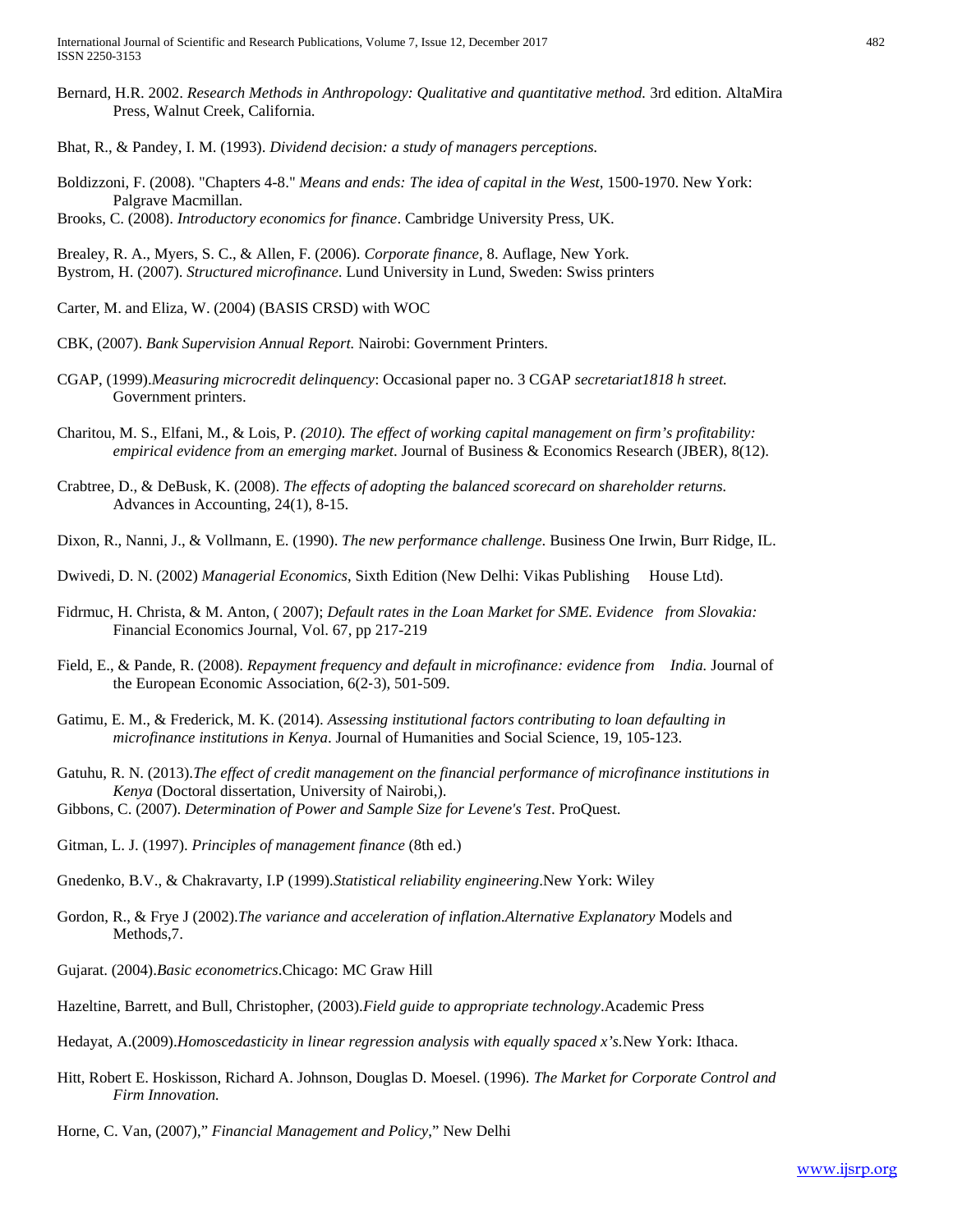- Ijams, H. (2005). *Receivables and Collection Management Automation*: *Trends And Selection Considerations.* Business Credit-New York then Columbia MD-, 107(9), 27.
- Ittner, C. D., & Larcker, D. F. (1998). *Are non-financial measures leading indicators of financial performance? An analysis of customer satisfaction*. Journal of accounting research, 1-35.
- Kakuru, J. (1998). *Basic Financial Management*. MUBS, Kamapla.
- Karimi, I. & T. Maru (2003). *Training manual for Microfinance credit delivery process & operations*. Kenya. USAID/REDSO/ECA press
- Kariuki, J.N. (2010*),"Effective Collection Policy*."KASNEB Publishers, Nairobi
- Keynes, J. M. (1937). *Some economic consequences of a declining population*. The Eugenics Review, 29(1), 13.
- Kiiru, J. M. (2007, March). *Microfinance, entrepreneurship, and rural development: Empirical evidence from Makueni district, Kenya*. In Global Poverty Research Group (GPRG) Conference: Oxford University, UK March 18th (Vol. 2007).
- Kohn, M. (1981). '*A loanable funds theory of unemployment and monetary disequilibrium*,' American Economic Review, vol. 71.5, pp. 859-79.
- Kotey, B., & Meredith, G. G. (1997). *Relationships among owner/manager personal values, business strategies, and enterprise performance*. Journal of small business management, 35(2), 37.
- Kotler, P. (1992). *Marketing's new paradigms*: *What's happening out there.* Planning Review, 20(5), 50-52.
- Latifee, I. H. (2006). *Global Summit 2006*.Valladolid, Madrid: Spanish Publishers
- Lewis et al. (1995).*Advanced Business* (2nd ed) GNVQ Ltd
- Lldiko, F.,& Todeschini, R. (1994).*The data analysis handbook*.Amsterdam: Elsevier.
- Loucks III, J. F. (2001). *The empire of human nature*.
- Mankiw, N. G. (2013) *Macroeconomics.* Eighth edition: Macmillan. Mark, S., Philip, L., & Adrian, T. (2009). *Research methods for business students*. Harlow: Prentice Hall.
- Mellenbergh, G. J. (2008). *Tests and Questionnaires: Construction and administration. Advising on Research Methods:* A Consultant's Companion, Huizen, The Netherlands, Johannes van Kessel Publishing, 211-236.
- Meyer, R. L. (2002), "*Track Record of Financial Institutions in Assisting the Poor in Asia*." ADB Institute Research Paper, No 49, December 2002
- Migiri, D.O. (2002):"*Credit Management Models: A case of banks in Kenya,"* Thesis, University of Nairobi, Nairobi.
- Moti, H. O., Masinde, J. S., Mugenda, N. G., & Sindani, M. N. (2012). *The effectiveness of credit management system on loan performance: empirical evidence from microfinance sector in Kenya*. International Journal of Business, Humanities and Technology, 2(6), 99-108.
- Mugenda, O.M & Mugenda, A.G. (2003*),"Research Methods*" Acts Press, Nairobi.
- Mugenda, O. M., & Mugenda, A. B. (2003). *Research Methods; Quantitative and Qualitative Approaches.* Nairobi: Acts Press.
- Mugwanga, H., Kashangaki, J., & D. Hulme (1999). *Dropouts among Kenyan microfinance institutions.* Chenai: McGraw-Hill Publishers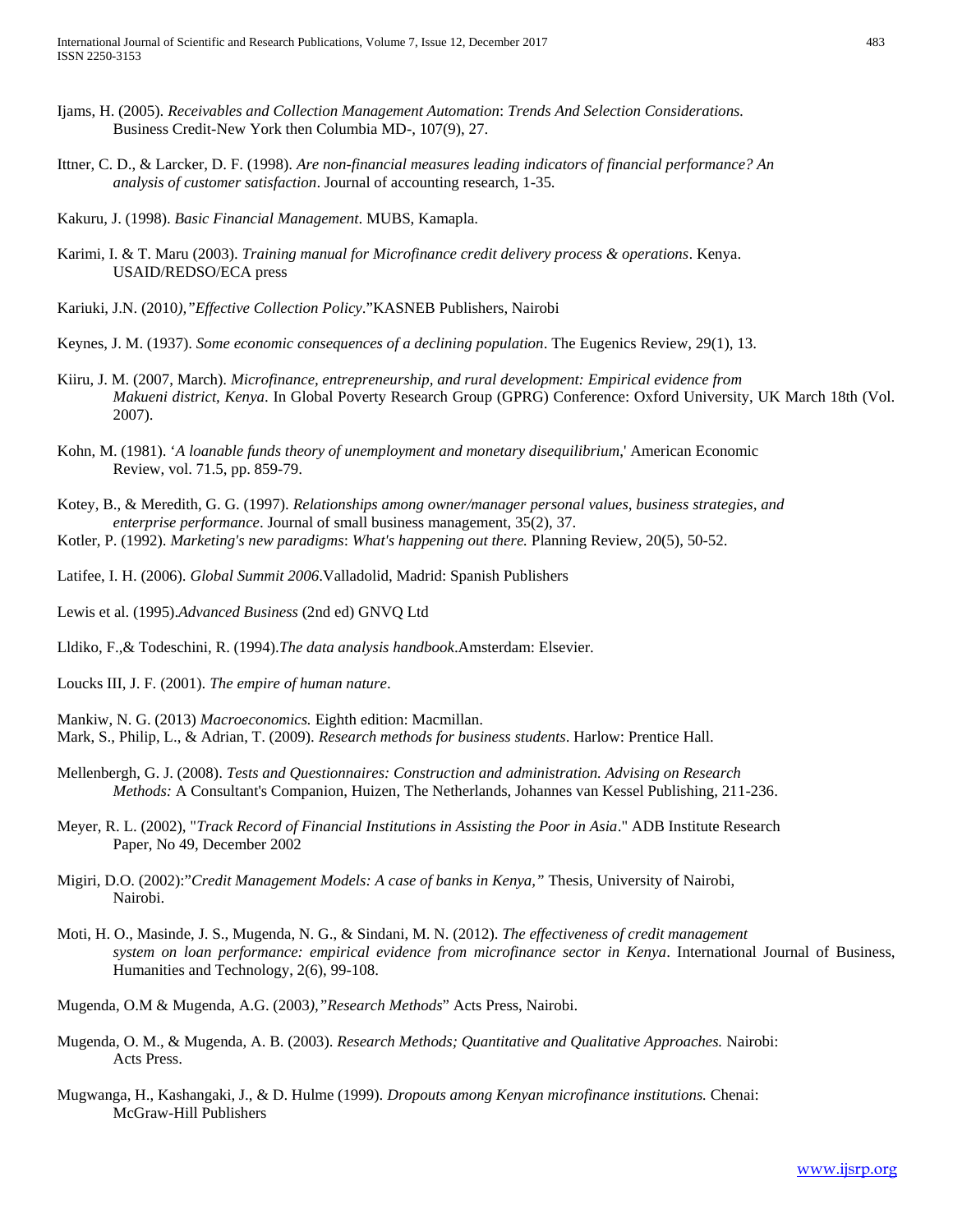- Mukhoma, K. H. (2014). *Accounts receivables management and financial performance of manufacturing firms in Nakuru County, Kenya* (Doctoral dissertation, University of Nairobi).
- Mwangi, G. N. (2012). *The effect of credit risk management on the financial performance of commercial banks in Kenya* (Doctoral dissertation).
- Neeleman, D. (2012). *Multicollinearity in linear economic models* (Vol. 7). Springer Science & Business Media.
- Ninsiima.S. (2014).*Debtors management and financial performance of business enterprises: A case study of selected Hardware business in Ntungamo Town Council*.
- Njeru, B. W. (2011). *Assessing non-performing loans in commercial banks in Kenya*. International Journal of Professional Practice, 2(1), 40-50.
- Nunnally, J. C. (1967). *Psychometric Theory*. New York: McGraw-Hill Publishers
- Omino, G. (2005). *Regulation and Supervision of Microfinance Institutions in Kenya: Essays on Regulation and Supervision.* IRIS Center and funded by Consultative Group to Assist the Poor, Washington, DC.
- Ohlin, B., & Ohlin, B. G. (1979*). Some insufficiencies in the theories of international economic relations*. International Finance Section, Department of Economics, Princeton University.
- Orodho, A. J., & Kombo, D. K. (2002). *Research methods.* Nairobi: Kenyatta University, Institute of Open Learning.
- Orodho, J.A., (2003), "*Essentials of Educational and Social Sciences, Research Methods*." Masola Publishers, Nairobi.
- Orodho, A. J. (2003). *Essential of Education and Social Science Research Methods.* Nairobi: Mosoal Publisher.
- Orua, E. A. (2009). *The relationship between capital structure and financial performance of Microfinance institutions in Kenya* (Doctoral dissertation, University of Nairobi).
- Pandey, I. M. (1995, April).*Venture capital investment criteria used by venture capitalists in India.* In 7th Annual Symposium on Small Business Finance, Florida USA.
- Pandey, I. M. (2001).*Capital Structure and the Firm Characteristics: Evidence from an Emerging Market.*
- Pandey, I. M. (2004). *Capital structure, profitability, and market structure: Evidence from Malaysia*. Asia Pacific Journal of Economics and Business, 8(2), 78
- Pandey, I. M. (2008). *Financial Management* . Vikas Publishing House (PVT) Ltd, New Delhi. Peeters, H. (2003). *Sustainable development and the role of the financial world*. Bruxelles: Brussels Printers
- Robertson, D. H. (1934). '*Industrial fluctuation and the natural rate of interest,'* Economic Journal, vol. 44, pp. 650- 56.
- Robinson, M.S.(2003): *The Microfinance Revolution,* Volume 2: Lessons from Indonesia.Washington, D.C., The world bank.
- Ross, W. Jordan.(2002). *Fundamentals of Corporate Finance*.
- Rose, A. K. (2002). *The effect of common currencies on international trade*: a meta-analysis. Monetary Unions: Why, How, and What Follows.
- Saleemi, N.A. ( 2003) *Business Finance simplified*.NA Saleemi publishers Nairobi Kenya administration
- Schreiner, M. (2003). *A Cost-Effectiveness Analysis of the Grameen Bank of Bangladesh*: St. Louis Publishers
- Tsiang, S. C. (1980). *Keynes's" Finance" demand for liquidity*, *Robertson's loanable funds theory, and Friedman's*